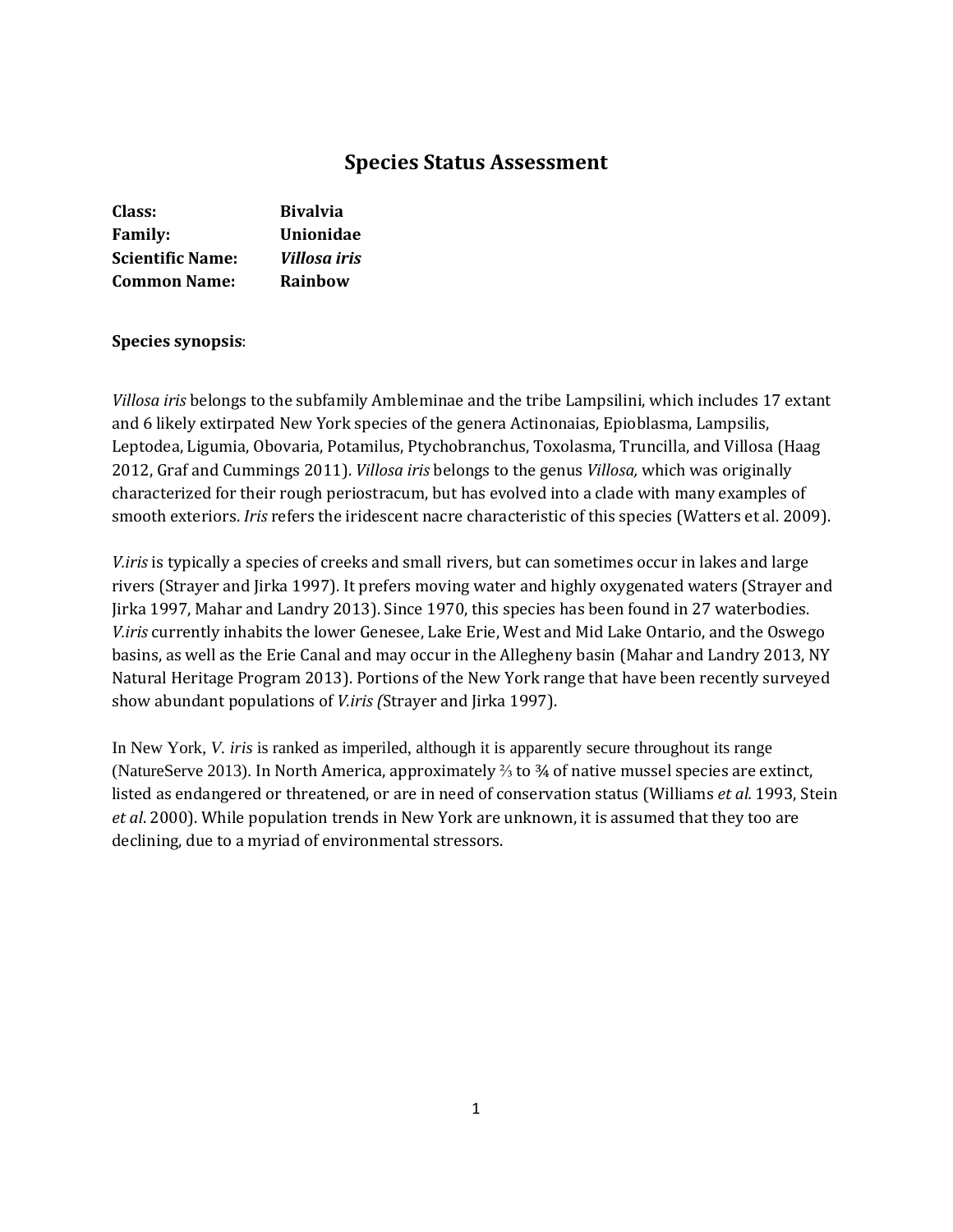# **Status**

| a. Current and Legal Protected Status |                 |                                         |                                     |  |  |
|---------------------------------------|-----------------|-----------------------------------------|-------------------------------------|--|--|
| i.                                    | Federal         | Candidate?<br>None                      | No.                                 |  |  |
| ii.                                   | New York        | Species of Greatest Conservation Need   |                                     |  |  |
|                                       |                 | <b>b.</b> Natural Heritage Program Rank |                                     |  |  |
| i.                                    | Global          | G5 - Secure                             |                                     |  |  |
| ii.                                   | <b>New York</b> | <u>S2S3 – Imperiled/Vulnerable –</u>    | Tracked by NYNHP? Tracked by NYNHP? |  |  |

# **Other Rank:**

Committee on the Status of Endangered Wildlife in Canada (COSEWIC): Endangered (2006) American Fisheries Society Status: Currently Stable (1993)

# **Status Discussion:**

This species is found throughout the Tennessee, Cumberland, and Ohio River basins, the upper Mississippi River, and the St. Lawrence River system from Lake Huron to Lake Ontario including their tributaries and is considered stable in much of its range but is declining significantly in Canada (NatureServe 2013).

# **II. Abundance and Distribution Trends**

# **a. North America**

| Abundance<br>i.           |                        |         |
|---------------------------|------------------------|---------|
| declining _____increasing | $\underline{x}$ stable | unknown |
| Distribution:<br>ii.      |                        |         |
| declining _____increasing | <u>x</u> _stable       | unknown |
| Time frame considered:    |                        |         |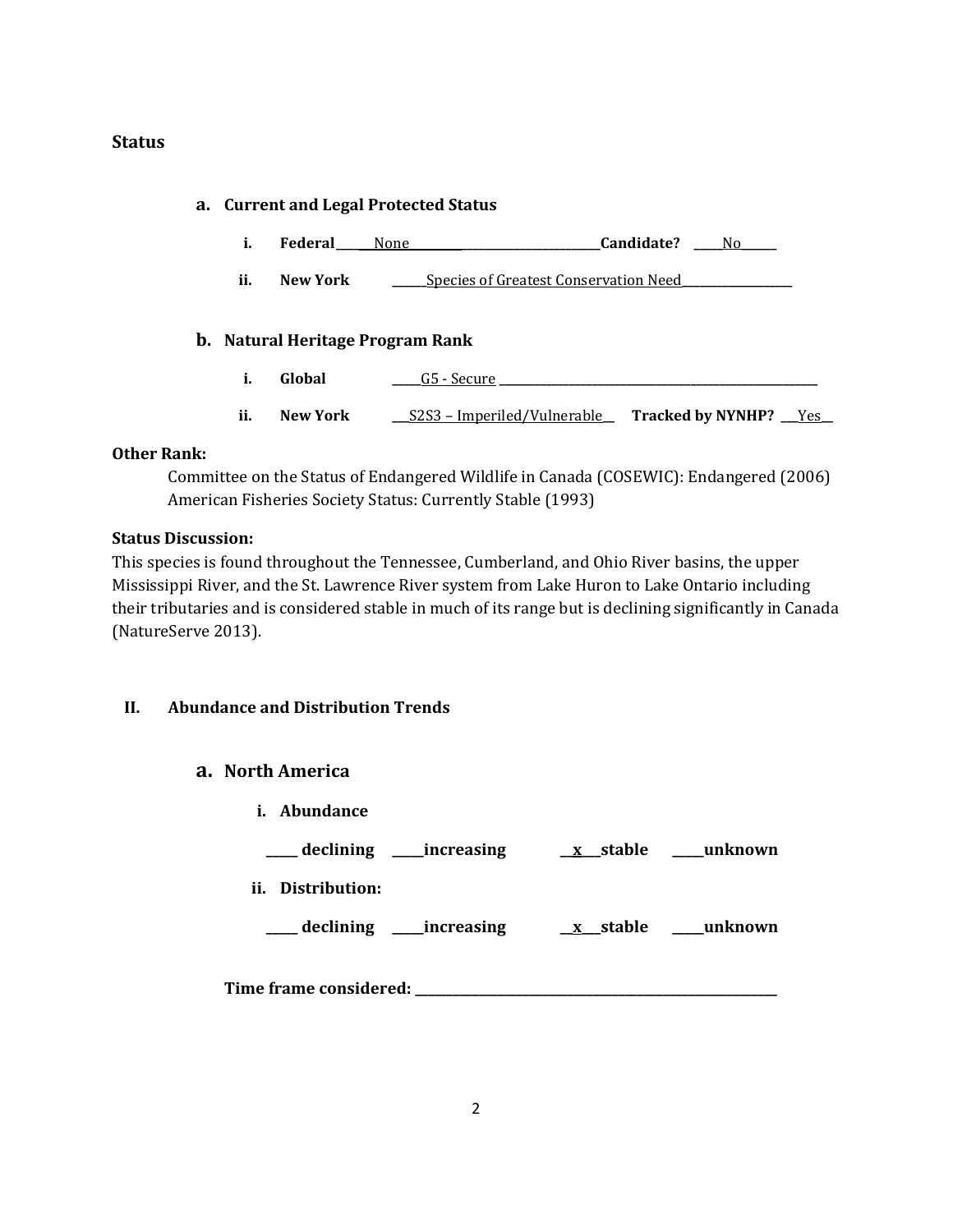# **b. Regional**

**i. Abundance**

| <u>X</u> declining ____increasing   | stable | unknown  |
|-------------------------------------|--------|----------|
| ii. Distribution:                   |        |          |
| $X$ declining increasing            | stable | _unknown |
| Regional Unit Considered: Northeast |        |          |
| <b>Time Frame Considered:</b>       |        |          |

**c. Adjacent States and Provinces**

| <b>CONNECTICUT</b>   | Not Present $\_\ X$      | No data $\qquad \qquad$ |
|----------------------|--------------------------|-------------------------|
| <b>MASSACHUSETTS</b> | Not Present $\mathbf{X}$ | No data $\qquad \qquad$ |
| <b>NEW JERSEY</b>    | Not Present $\mathbf{X}$ | No data                 |

| <b>ONTARIO</b>                                                           | Not Present | No data ______                |
|--------------------------------------------------------------------------|-------------|-------------------------------|
| <i>i.</i> Abundance                                                      |             |                               |
| $\underline{X}$ declining _____increasing                                |             | _________stable ______unknown |
| ii. Distribution:                                                        |             |                               |
| $\underline{X}$ declining _____ increasing                               |             | stable unknown                |
| Time frame considered: Last 30 years, last 10 have become limited stable |             |                               |

Listing Status: \_\_\_\_\_ S2S3\_Federally and Provincially Endangered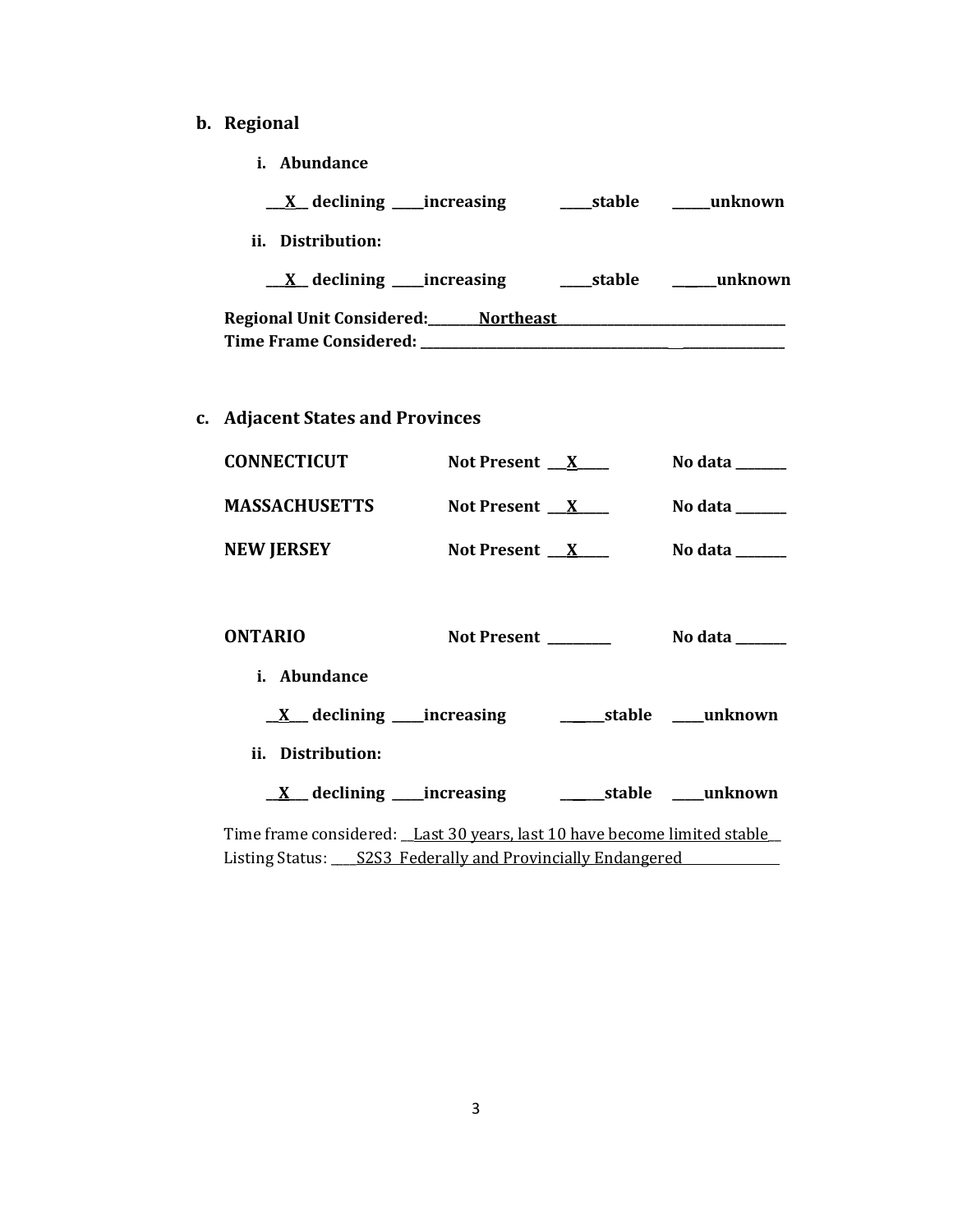| i. Abundance<br><u>x</u> declining ____increasing ______stable ____unknown          |                 |                 |
|-------------------------------------------------------------------------------------|-----------------|-----------------|
| ii. Distribution:                                                                   |                 |                 |
|                                                                                     |                 |                 |
| Listing Status: _S1 -PA Biological Survey recommends listing as Endangered SGCN? No |                 |                 |
| <b>QUEBEC</b>                                                                       | Not Present $X$ | No data ______  |
| <b>VERMONT</b>                                                                      | Not Present $X$ | No data _______ |
| d. NEW YORK<br>i. Abundance                                                         |                 | No data ______  |
|                                                                                     |                 |                 |
| ii. Distribution:                                                                   |                 |                 |
|                                                                                     |                 |                 |
|                                                                                     |                 |                 |

# **Monitoring in New York.**

As part of a State Wildlife Grant, NYSDEC Region 8 Fisheries and Wildlife staff is conducting a baseline survey of tributaries in central and western New York for native freshwater mussels 2009 – 2017.

# **Trends Discussion:**

Trends for New York populations are difficult to determine as most historic data comes from opportunistic naturalist collections, as opposed to more comprehensive baseline surveys. For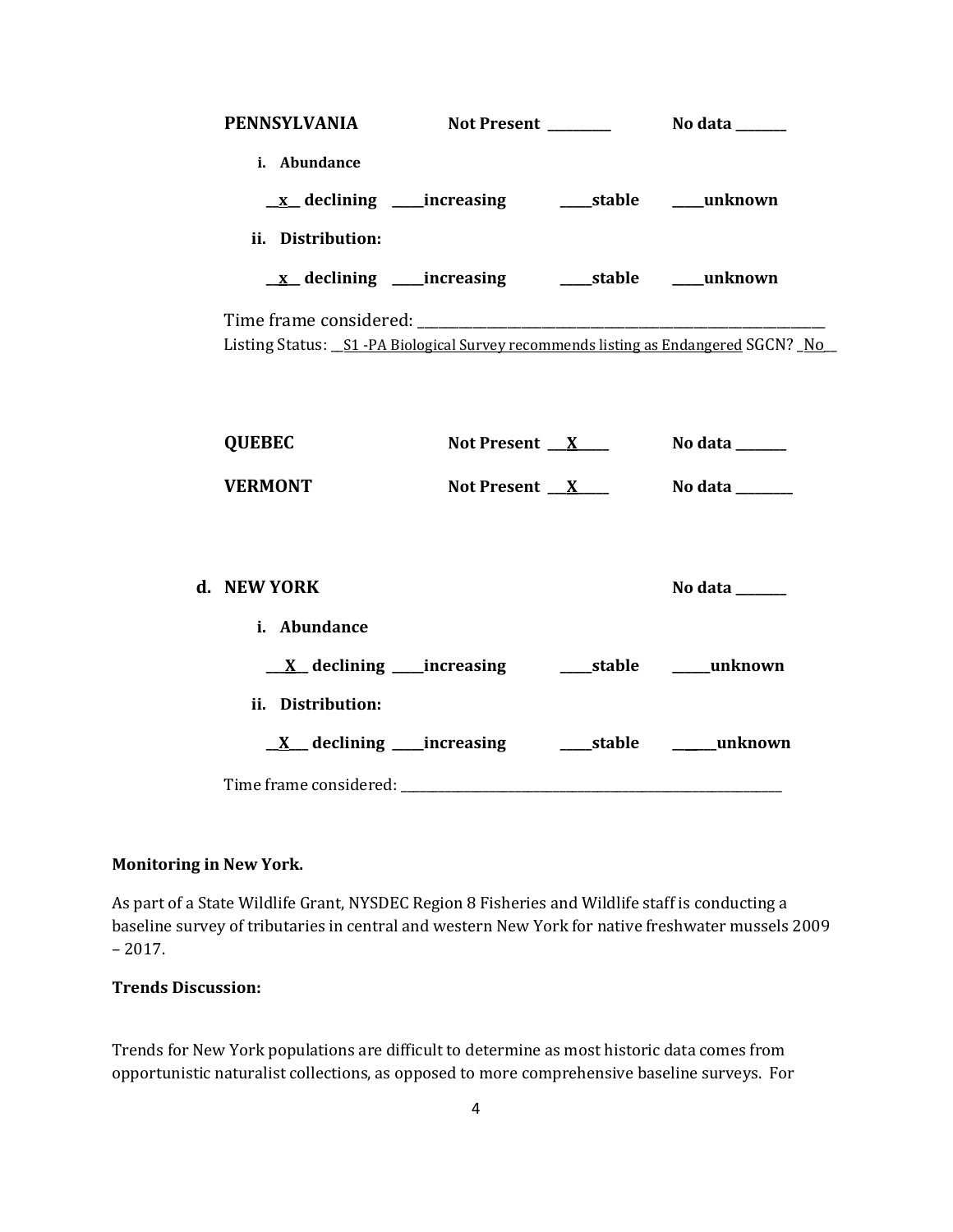example, mussels were documented for the first time in 50 of the 106 streams surveyed to date by the Southern Lake Ontario mussel inventory project (Mahar and Landry 2013). This is because many of these streams had never before been surveyed for mussels, not because mussel distribution has dramatically increased. In North America, approximately 2/3 to ¾ of native mussel species are extinct, listed as endangered or threatened, or are in need of conservation status (Williams *et al.* 1993, Stein *et al.*2000). Based on New York's Natural Heritage S-rank, sparse historical data, and the plight of North America's freshwater mussels, it is assumed that trends are declining due to a myriad of environmental stressors.



Figure 1. *V.iris* distribution in North America (NatureServe 2013). NatureServe map for New York is incorrect. Live specimens have been found in both the Oswego and the Mid Lake Ontario basins (Mahar and Landry 2013).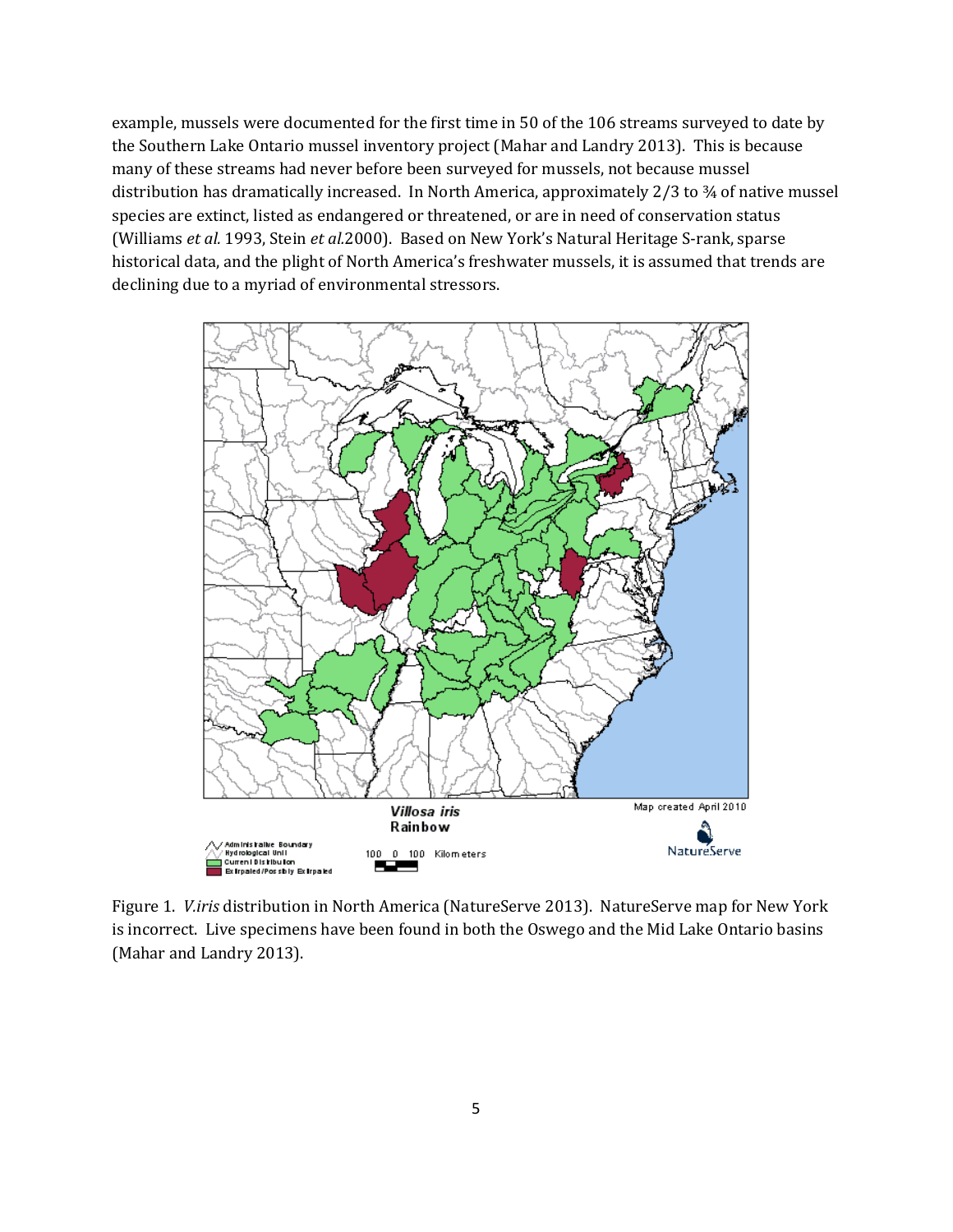

Figure 2. *V. iris* post 1970 distribution in New York (Mahar and Landry 2013, Harman and Lord 2010, The Nature Conservancy 2009, New York Natural Heritage Program 2013, White et al. 2011).

### **III. New York Rarity, if known:**

| Historic      | # of Animals | # of Locations | % of State                                            |
|---------------|--------------|----------------|-------------------------------------------------------|
| prior to 1970 | unknown      |                | $\sim$ 20 waterbodies $\sim$ 6 of 56 HUC 8 watersheds |
| prior to 1980 |              |                |                                                       |
| prior to 1990 |              |                |                                                       |

### **Details of historic occurrence:**

In New York, rainbow has historically been found in the Erie-Niagara, lower Genesee, and Oswego basins, as well as in several small tributaries of southern basin of Lake Ontario. It has been found in Canandaigua, Seneca, Cayuga and Oneida Lakes, as well as the Niagara, Seneca and Oswego Rivers (Strayer and Jirka, 1997). In New York's Allegheny basin, it has been found only in the "outlet of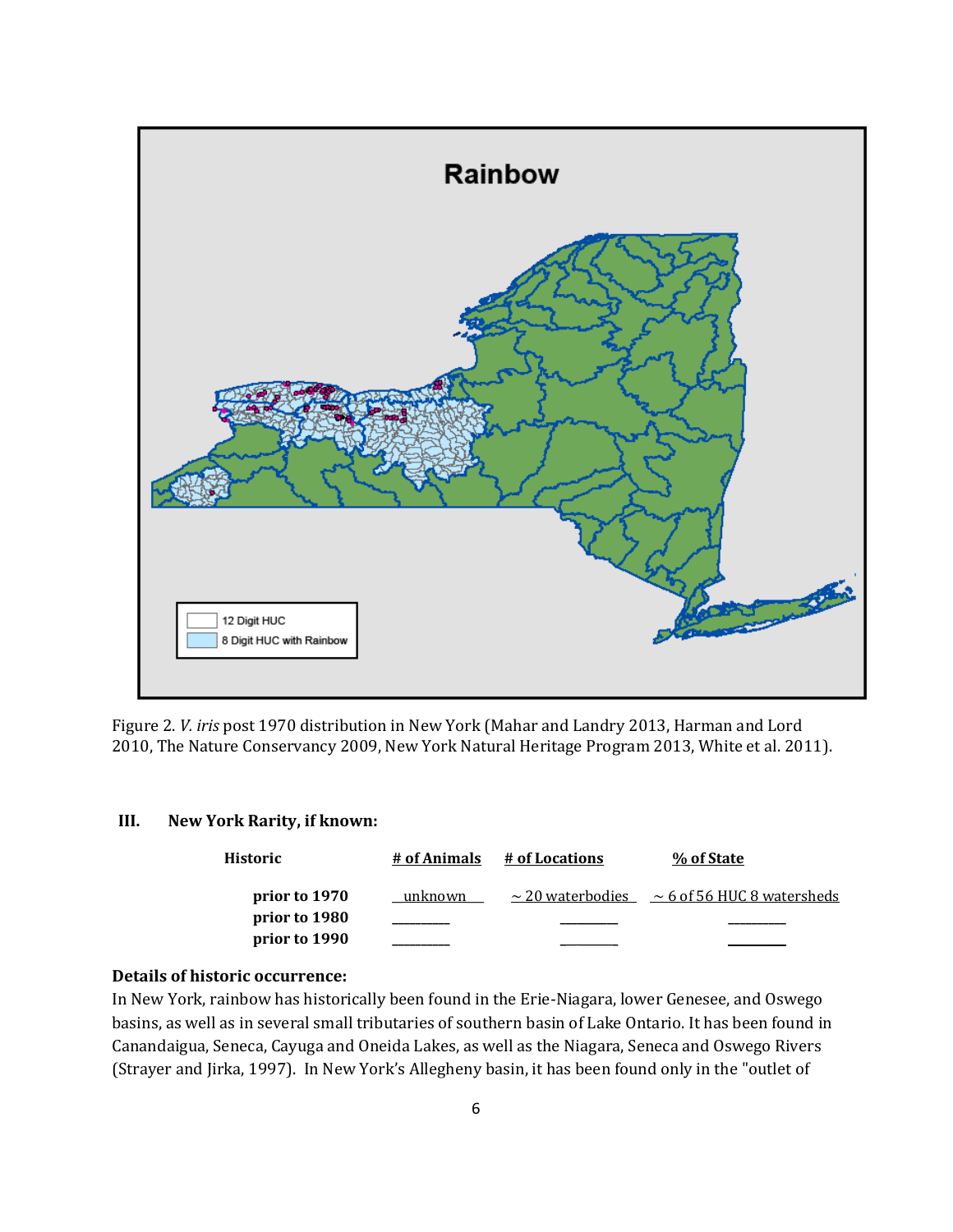Chautauqua Lake," and it is infrequent in the upper Allegheny basin in Pennsylvania. A single, indefinite record from the Mohawk River shows that *V. iris* may have used the Erie Canal to cross the Alleghenian Divide (Strayer and Jirka, 1997).

| Current | # of Animals    |                | # of Locations | % of State               |
|---------|-----------------|----------------|----------------|--------------------------|
|         | $\sim$ 424 live | 27 waterbodies |                | 6 of 56 HUC 8 Watersheds |

# **Details of current occurrence:**

Since 1970, *V. iris* has been found in 27 New York State waterbodies (Figure 2).

As part of the Southern Lake Ontario mussel inventory, 423 live *V. iris* have been found to date (Mahar and Landry 2013). In the Lower Genesee basin, *V. iris* has been found in Honeoye Creek, Black Creek, and Black Creek's tributaries: Bigelow, Onion, and Spring Creeks. In the Oswego basin, this species has been found in both Canandaigua Outlet and Ganargua Creek. *V. iris* has been found in tributaries to Lake Ontario including East Branch of Eighteenmile Creek, Johnson Creek, Oak Orchard Creek, Sandy Creek, West Branch of Sandy Creek, East Branch of Sandy Creek, Moorman Creek, West Creek, Brockport Creek, Salmon Creek, Allen Creek, Sterling Creek, Sterling Valley Creek, and Ninemile Creek.

In the Erie basin, *V. iris* shells have been found in Tonawanda Creek and its tributary Beeman Creek (Mahar and Landry, 2013). Shells were found at six additional sites and live at a single site in the Tonawanda Creek basin (Marangelo and Strayer 2000). Fresh shells have been found in the Niagara River (NY Natural Heritage Program 2013).

Shells have also been found in the Erie Canal at Lyons (Mahar and Landry 2013). *V. iris* has been reported in the Grass River basin in northern New York, the first report of the species from this basin (Strayer and Jirka 1997).*V. iris* was not found in recent surveys of the Allegheny (The Nature Conservancy 2009) or Susquehanna basins (Harman and Lord 2010). However, recent NY Natural Heritage Program records show an element of occurrence for this species in Conewango Creek in the Allegheny basin. Strayer and Jirka (1997) note that in the parts of its New York range that have been recently surveyed, *V. iris* is still relatively common.

Waterbodies with greatest *V. iris* abundance include Honeoye Creek with 162 live, East Branch Eighteenmile with 65 live, and West Creek with 61 live individuals found during recent surveys (Mahar and Landry 2013).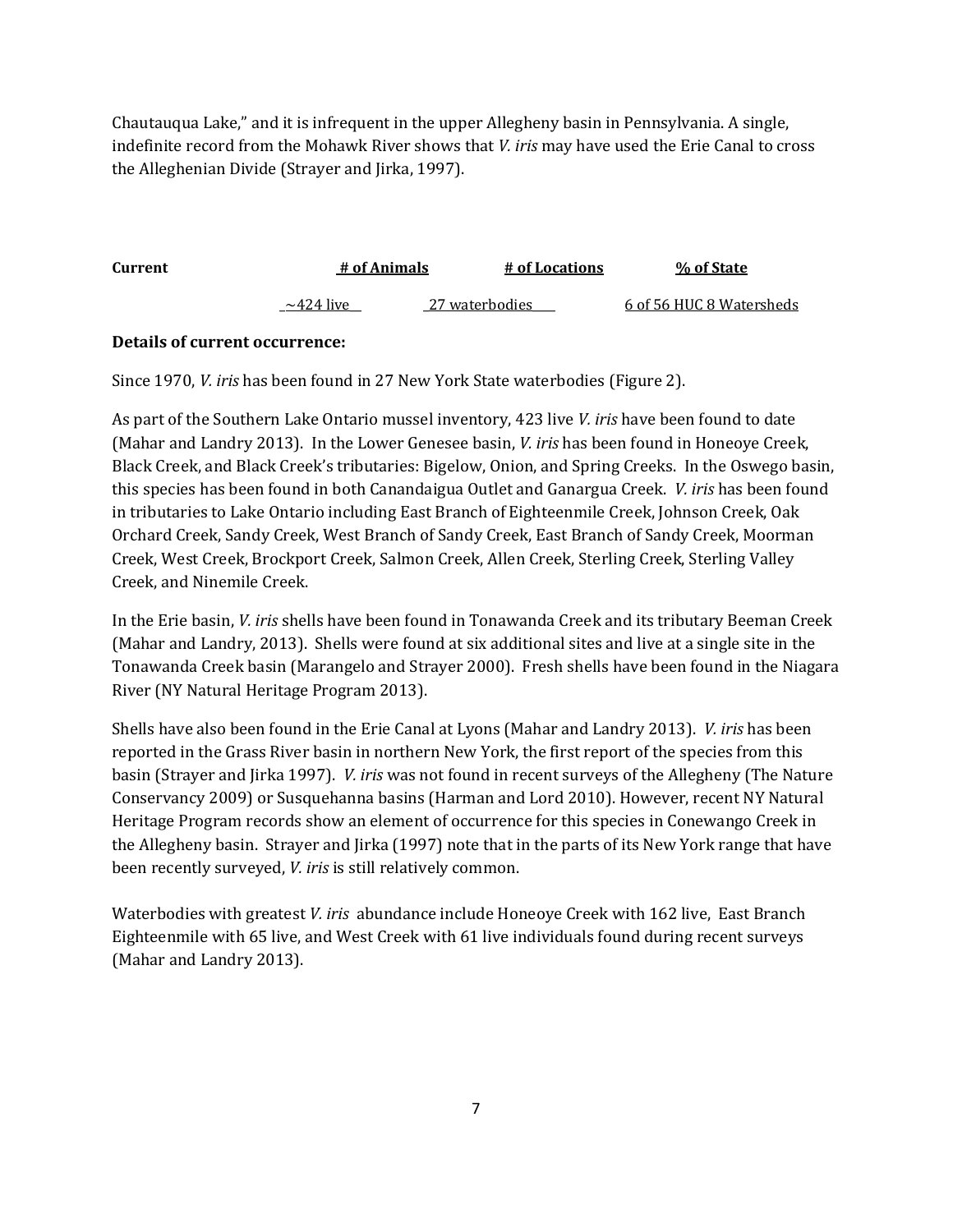**New York's Contribution to Species North American Range:**

| % of NA Range in New York    | <b>Classification of New York Range</b> |
|------------------------------|-----------------------------------------|
| <sub>___</sub> 100 (endemic) | Core                                    |
| 76-99                        | <u>X</u> Peripheral                     |
| 51-75                        | <b>Disjunct</b>                         |
| 26-50                        | Distance to core population:            |
| $1 - 25$                     | 500 miles                               |

### **IV. Primary Habitat or Community Type:**

- **1.** Medium River; Moderate-High Gradient; Assume Moderately Buffered (Size 3+ rivers); Warm
- **2.** Headwater/Creek; Low-Moderate Gradient; Moderately Buffered, Neutral; Transitional Cool
- **3.** Small River; Moderate-High Gradient; Moderately Buffered, Neutral; Transitional Cool

#### **Habitat or Community Type Trend in New York:**

| <b>Declining</b>                        | <b>Stable</b> |         | __ Increasing <u>X</u> _Unknown |
|-----------------------------------------|---------------|---------|---------------------------------|
| Time frame of decline/increase: _______ |               |         |                                 |
| <b>Habitat Specialist?</b>              |               | $X$ Yes | No.                             |
| <b>Indicator Species?</b>               |               | $X$ Yes | No                              |

#### **Habitat Discussion:**

*V.iris* is typically thought of as a species of creeks and small rivers (Cummings and Mayer 1992, McMurray et al. 2012, Metcalfe-Smith et al. 2005, Strayer and Jirka 1997, Watters et al. 2009), however it also occurs in lakes (e.g. Canandaigua, Seneca, Cayuga, Oneida) and large rivers as well (e.g. Niagara, Seneca, Oswego) (COSEWIC 2006, NatureServe 2013, Strayer and Jirka 1997, Watters et al. 2009). It is often fairly abundant (Strayer and Jirka 1997).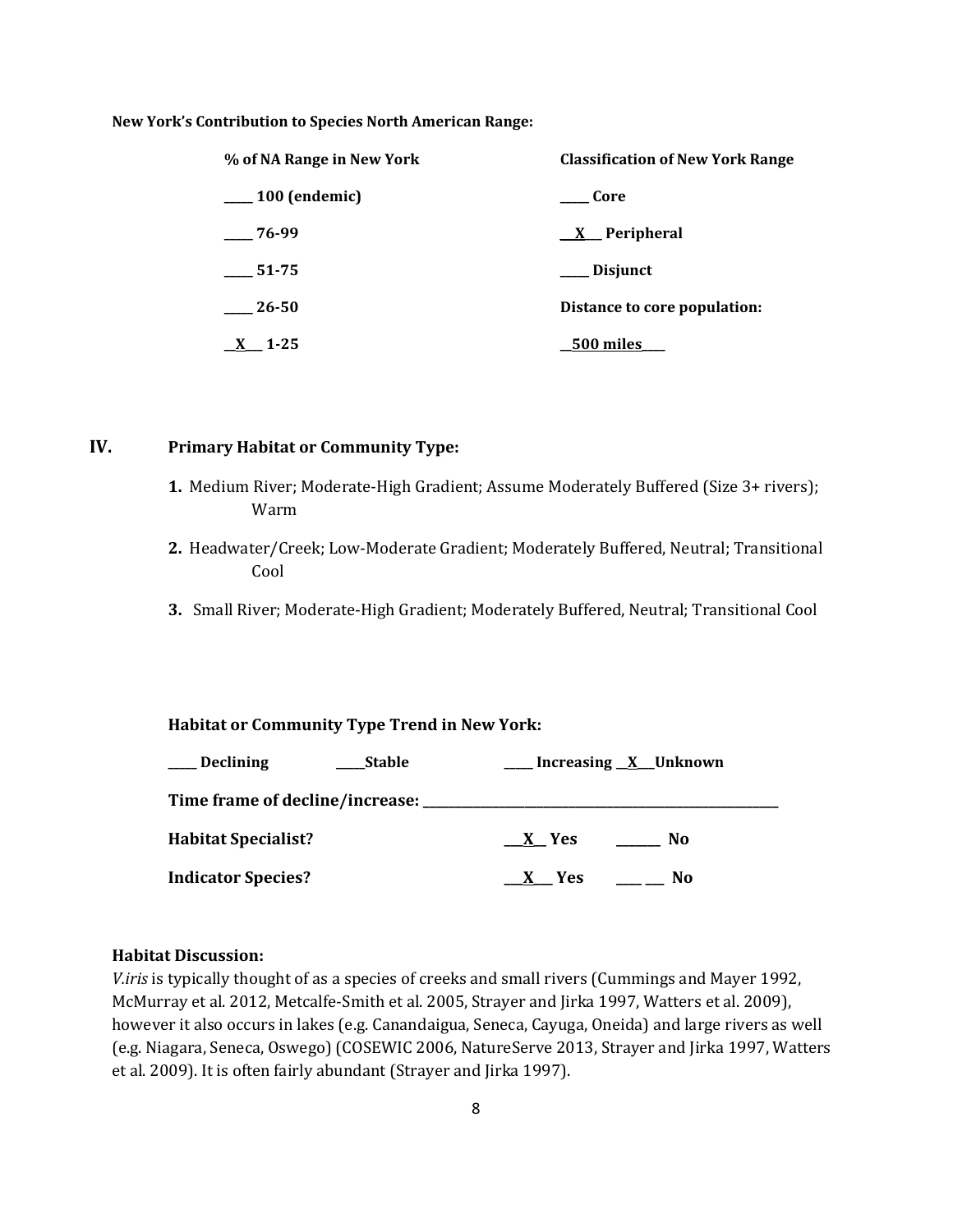This species is most commonly found in sandy cobble (Watters et al. 2009), coarse sand or gravel substrates (Cummings and Mayer 1992, McMurray et al. 2012, Metcalfe-Smith et al. 2005), in or near riffles and along the edges of emergent vegetation in moderate to strong current (Metcalfe-Smith et al. 2005, Parmalee and Bogan, 1998). It becomes most numerous in clean, well-oxygenated stretches at depths of less than three feet (Parmalee and Bogan 1998).

This species is considered a habitat specialist (NatureServe 2013).

### **V. New York Species Demographics and Life History**

**\_\_\_X\_\_\_ Breeder in New York**

- **\_\_X\_\_\_ Summer Resident**
- **\_\_X\_\_\_ Winter Resident**
- **\_\_\_\_\_ Anadromous**
- **\_\_\_\_\_ Non-breeder in New York**
	- **\_\_\_\_\_ Summer Resident**
	- **\_\_\_\_\_ Winter Resident**
	- **\_\_\_\_\_ Catadromous**
- **\_\_\_\_\_ Migratory only**
- **\_\_\_\_\_Unknown**

### **Species Demographics and Life History Discussion:**

Upstream males release sperm into the water. Females downstream take up the sperm with incoming water. Fertilization success may be related to population density, with a threshold density required for any reproductive success to occur. Eggs are fertilized within the female. Like nearly all North American mussels*, V. iris* must parasitize an often specific vertebrate host to complete its life cycle. It is suspected that some mussel populations are not recruiting because their hosts no longer occur with them. Once released by the female, glochidia must acquire a suitable host or die, usually within 24-48 hours. After attaching to a suitable host, glochidia encyst, usually at the fish's gills or fins and receive food and dispersal. Once the glochidia metamorphose into juveniles, they drop from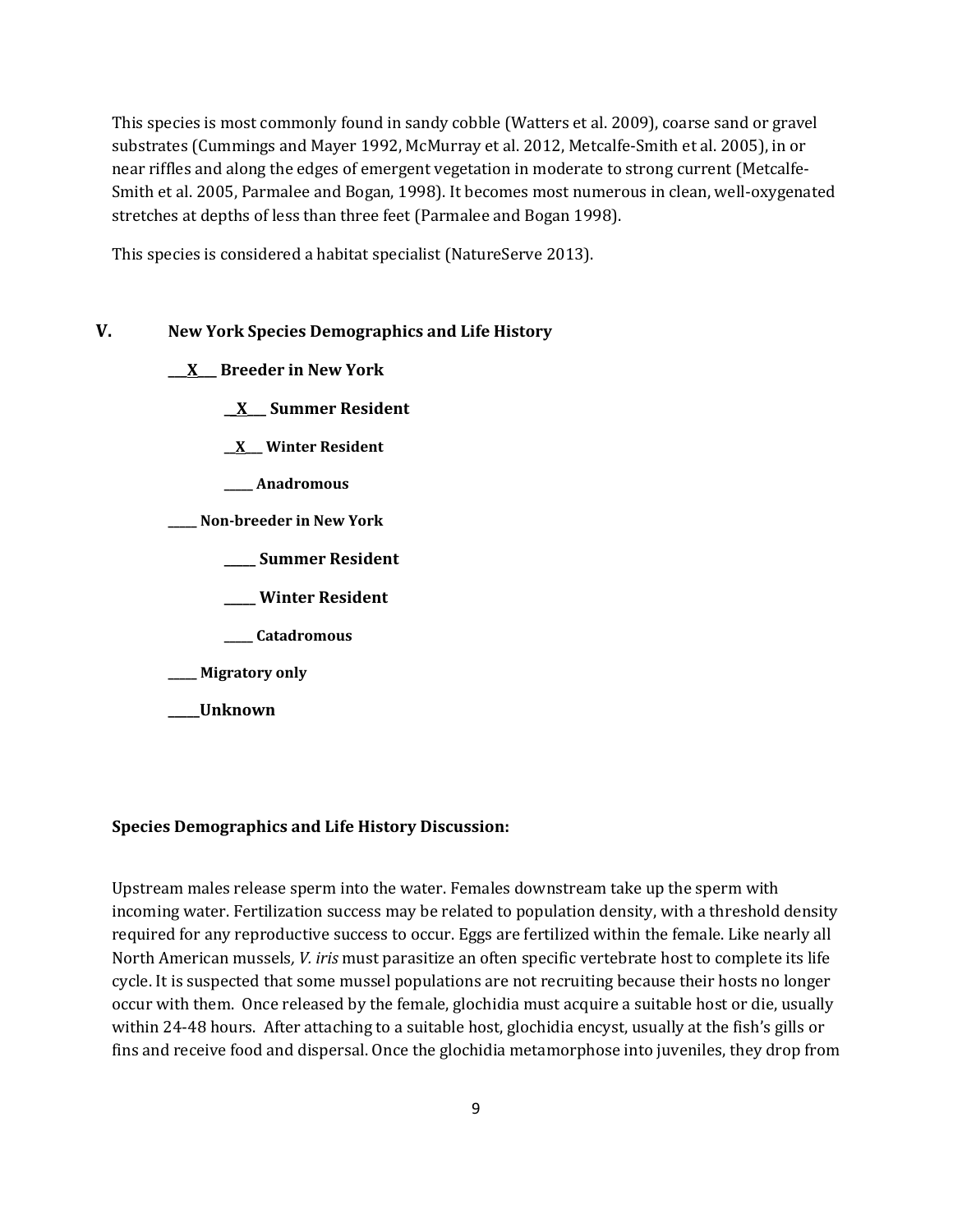the host. If they land in suitable habitat, they will burrow into the substrate, where they may remain for several years (Watters et al. 2009).

In the adult form, freshwater mussels are basically sessile; movement is limited to a few meters of the lake or river bottom. The only time that significant dispersal can take place is during the parasitic phase. Infected host fishes can transport the larval unionids into new habitats, and can replenish depleted populations with new individuals. Dispersal is particularly important for genetic exchange between populations. Dispersal is likely to be a slow process for mussels which use resident fishes with limited home ranges as their hosts (COSEWIC as sited in NatureServe 2013).

It has a periodic life history strategy, characterized by moderate to high growth rate, low to intermediate life span, age at maturity, and fecundity, but generally smaller body size than opportunistic species. Most species with this strategy are long-term brooders. This life history strategy is considered an adaptation to allow species to persist in unproductive habitats or habitats that are subject to large-scale, cylindrical environmental variation or stress (Haag 2012).

*V.iris* may reach approximately 15 years of age. The species is thought to be bradytictic, with gravid females reported from September to the following May (Watters et al. 2009). This species appears to be a host generalist. Glochidia have been found to transform on rock bass (*Ambloplites rupestris*), mottled sculpin *(Cottus bairdi),* streamline chub *(Erimystax dissimilis)*, greenside darter *(Etheostoma blennioides* ), rainbow darter *(Etheostoma caeruleum*), bluebreast darter *(Etheostoma camurum*), green sunfish *(Lepomis cyanellus* ), striped shiner *(Luxilus chrysocephalus* ), smallmouth bass *(Micropterus dolomieu* ), largemouth bass *(Micropterus salmoides*), and yellow perch *(Perca flavescens*) (Watters et al. 2009).

#### **VI. Threats:**

#### **Agricultural Runoff**

New York's southern Lake Ontario basin hosts the majority of the state's *V. iris* populations. Within this region, the majority of land use adjacent to *V. iris* streams is agriculture, including cultivated cropland or pasture/hay cultivation (New York State Landcover 2010). Aquatic habitats lacking vegetated buffers of adequate width are threatened by runoff from urban areas, roads, lawns, and agricultural land (Gillis 2012). If best management practices are not closely adhered to, mussel habitat adjacent to wood harvest or agricultural land is subjected to pesticide, fertilizer, and silt/sediment runoff. During recent mussel surveys in Western and Central New York, it has been documented that sufficient vegetated riparian buffers are often lacking along known mussel streams (Mahar and Landry 2013), indicating that runoff is a major threat to resident mussel populations.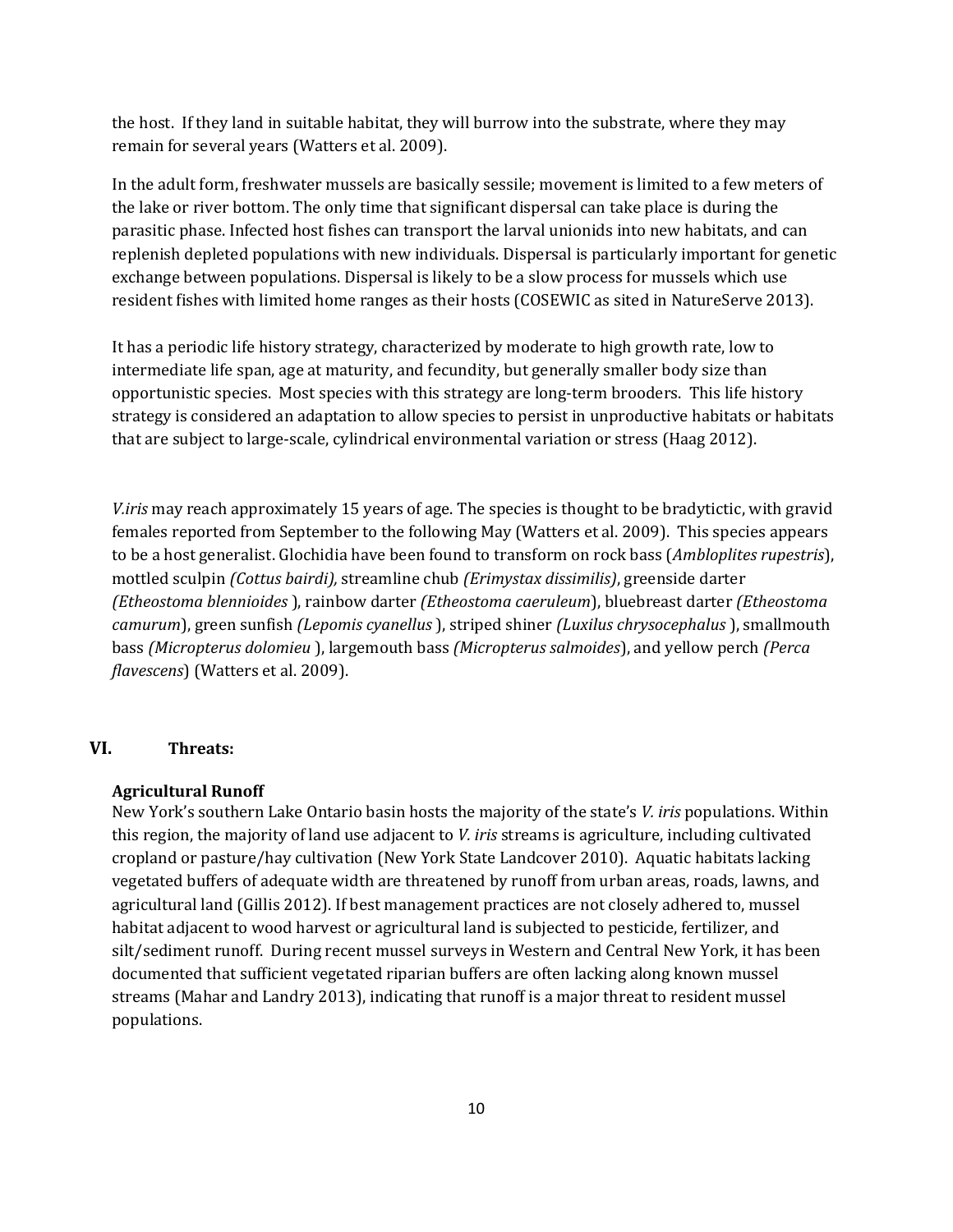The presence of pesticides and fertilizers in our rural watersheds is nearly ubiquitous (Haag,2012). And because pesticides and their associated surfactants adsorb onto sediment particles, sedimentation may act as a vector for their transport into the aquatic system (Haag 2012). Mussels are more sensitive to pesticides than many other animals (Watters et al. 2009). Although effects of pesticides are species-specific, sub-lethal levels of PCBs, DDT, malathion, and other compounds inhibit respiratory efficiency and accumulate in the tissues. Atrazine and permethrin at sublethal concentrations reduced juvenile growth (Bringolf et al. 2007a, 2007b) and environmental levels of atrazine altered mussel movement and aggregation behavior (Flynn and Spellman 2009). Pesticides can affect mussels in many ways, but the full range of long-term effects remains unknown (Haag 2012).

Fertilizer run-off is also a concern. High inputs of nitrogen from fertilizers can cause increases in ammonia in the water and the substrate, leading to direct toxicity for a wide range of mussel species. Mussels, especially in their early life stages, are more sensitive to un-ionized ammonia than other organisms, and high sensitivity is seen across a range of species and life histories (Haag 2012). In addition, ammonia adsorbs to sediment particles, resulting in higher nitrogen concentrations in the substrate than in the overlying water. The nitrogen present in the interstitial spaces in the substrate is thought to result in juvenile mortality and to prevent recruitment by some mussel species (Strayer and Malcom 2012). Studies have suggested decreasing sediment loads entering aquatic systems as the best way to decrease the impact of numerous stressors for mussels in general (Roley et al. 2012).

#### **Treated Waste Water**

At least eight streams with populations of *V. iris* receive effluent from wastewater/sewage treatment plants either directly or through nearby tributaries. These include Oak Orchard (at Medina), Johnson Creek (at Lyndonville), West Branch of Sandy Creek (at Albion), East Branch of Sandy Creek (at Holly), Black Creek (at South Byron, Bergen, and North Byron), Honeoye Creek (at Honeoye Falls, Honeoye, and Lima), Ganargua Creek (at Farmington and Victor), and Canandaigua Outlet (at Shortsville, Phelps, and Clifton Springs) (SPDES 2007). Recent studies show that mussel richness and abundance decrease with increased proximity to sewage effluent (Wildenberg 2012). The input of biomaterial from waste water treatment plants depletes dissolved oxygen levels, negatively impacting mussels. Ammonia from wastewater treatment plants has been found to be toxic to glochidia (Goudraeu et al. 1993) and at sub-lethal exposure, adult mussels exhibit decreased respiratory efficiency (Anderson et al*.* 1978). Endocrine disrupters from pharmaceuticals are present in municipal sewage effluents and are increasingly common in rivers and lakes (Haag 2012). In mussels, chronic exposure to estrogenic compounds in effluents caused feminization of male mussels, but these individuals did not produce eggs, suggesting major disruption of reproductive function (Gagne et al. 2011). The long term effects of these compounds on mussels are unknown (Haag 2012). It should be noted that in the Susquehanna Basin, Harman and Lord (2010) found no evidence that waste water treatment plants were responsible for reductions in mussel species of greatest conservation need.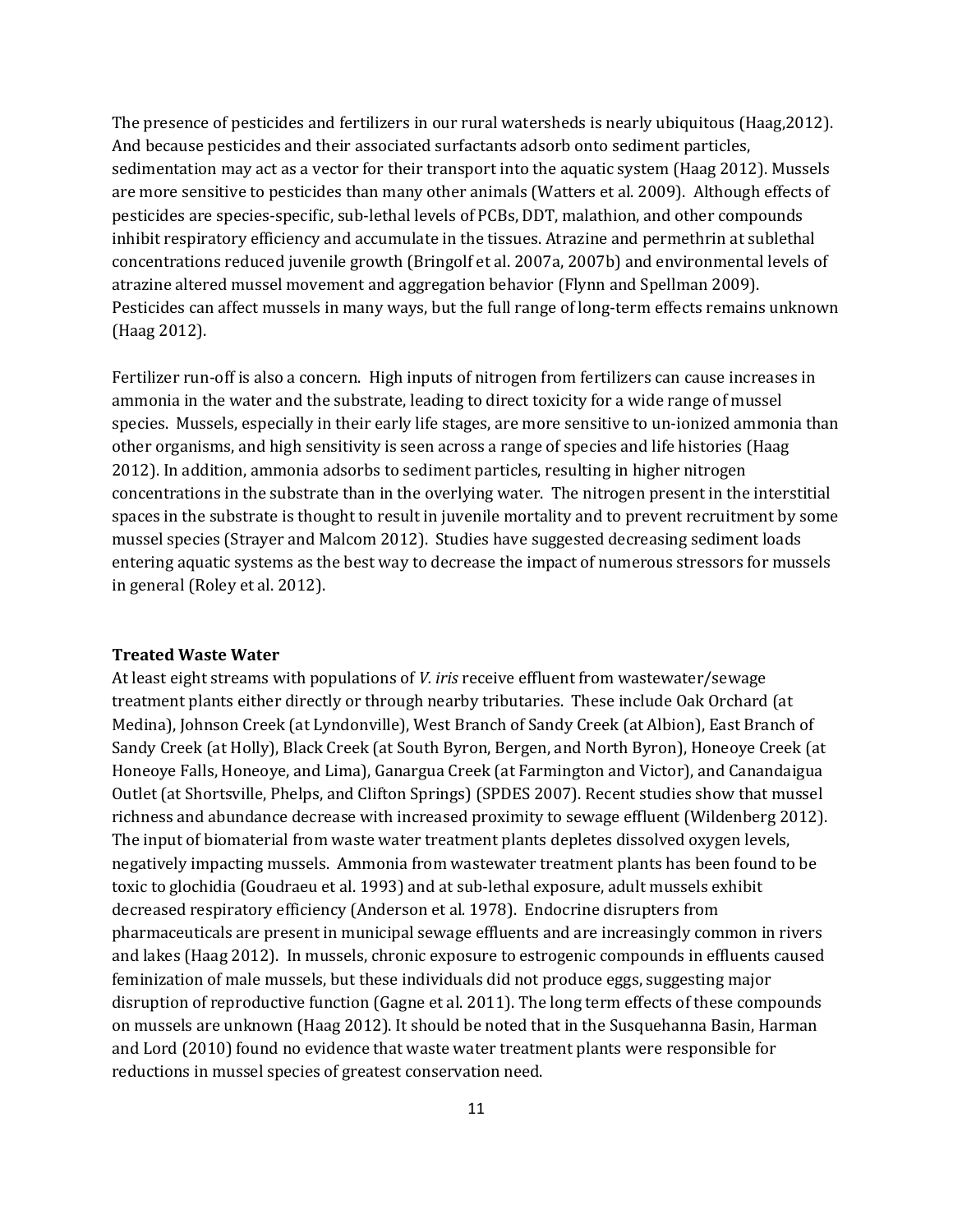#### **Runoff from Developed Land**

All New York populations of *V. iris* are found in streams that are intermittently bordered by interstate highways, state routes, and/or local roads (New York State Landcover 2010). These sites are likely threatened by stormwater runoff containing metals, and road salts (Gillis 2012). Mussels are particularly sensitive to heavy metals, more so than many other animals used in toxicological tests (Keller and Zam 1991). Low levels of metals may interfere with the ability of glochidia to attach to the host (Huebner and Pynnonen 1992), suggesting that U.S. EPA ambient water quality criteria may not adequately protect mussels from toxic metals (Wang et al., 2011). In addition, increases in salinity from the runoff of salt used for clearing roads in winter may be lethal to glochidia and juvenile mussels (Keller and Zam 1991; Liquori and Insler 1985, 2009; Pandolfo et al. 2012). Based on these studies, the U.S. EPA's ambient water quality criterion for acute chloride exposures may not be protective of all freshwater mussels (Pandolfo et al. 2012)

#### **Habitat Modifications**

Ecosystem modifications, such as isolated occurrences of canal dredging, instream work associated with bridge replacement, and vegetation kill mussels and destroy their habitat. For example, dredging for vegetation removal has been shown to remove up to 23% of mussels in spoils (Aldridge 2000). Further evidence for disruption was provided by mussel surveys adjacent to approximately 20 river miles of Conewango Creek that had been channelized and straightened in the first half of the 20th century. The resulting "dredge" had no riffle or run habitat and sites just below and above this channelized section contained few or no mussels (The Nature Conservancy 2009). Since this species has been found in 27 waterbodies, such work, while devastating to individual populations, would not be expected to impact the species throughout its New York state range. Although limited in geographic scope these habitat modification activities have long term impacts on mussels and their distribution (Aldridge 2000).

#### **Lamprey Control**

*V. iris* populations are found in several stream that are regularly scheduled for sea lamprey control treatment. These streams include Ninemile Creek, Sterling Creek, andSandy Creek in the Lake Ontario drainage.

In New York, tributaries harboring larval sea lamprey (*Petromyzon marinus*), are treated periodically with lampricides (TFM or TFM/Niclosamide mixtures) by Fisheries and Oceans Canada and the U.S. Fish and Wildlife Service to reduce larval populations (Sullivan and Adair 2014). Niclosamide was originally developed as a molluscicide. While unionid mortality is thought to be minimal at TFM concentrations typically applied to streams to control sea lamprey larvae (1.0 –1.5 × sea lamprey MLC), increases in unionid mortality were observed when exposed to the niclosamide mixture, indicating that mussels may be at risk when the mixture is used in control operations. Treatment managers should use caution when using the combination of TFM and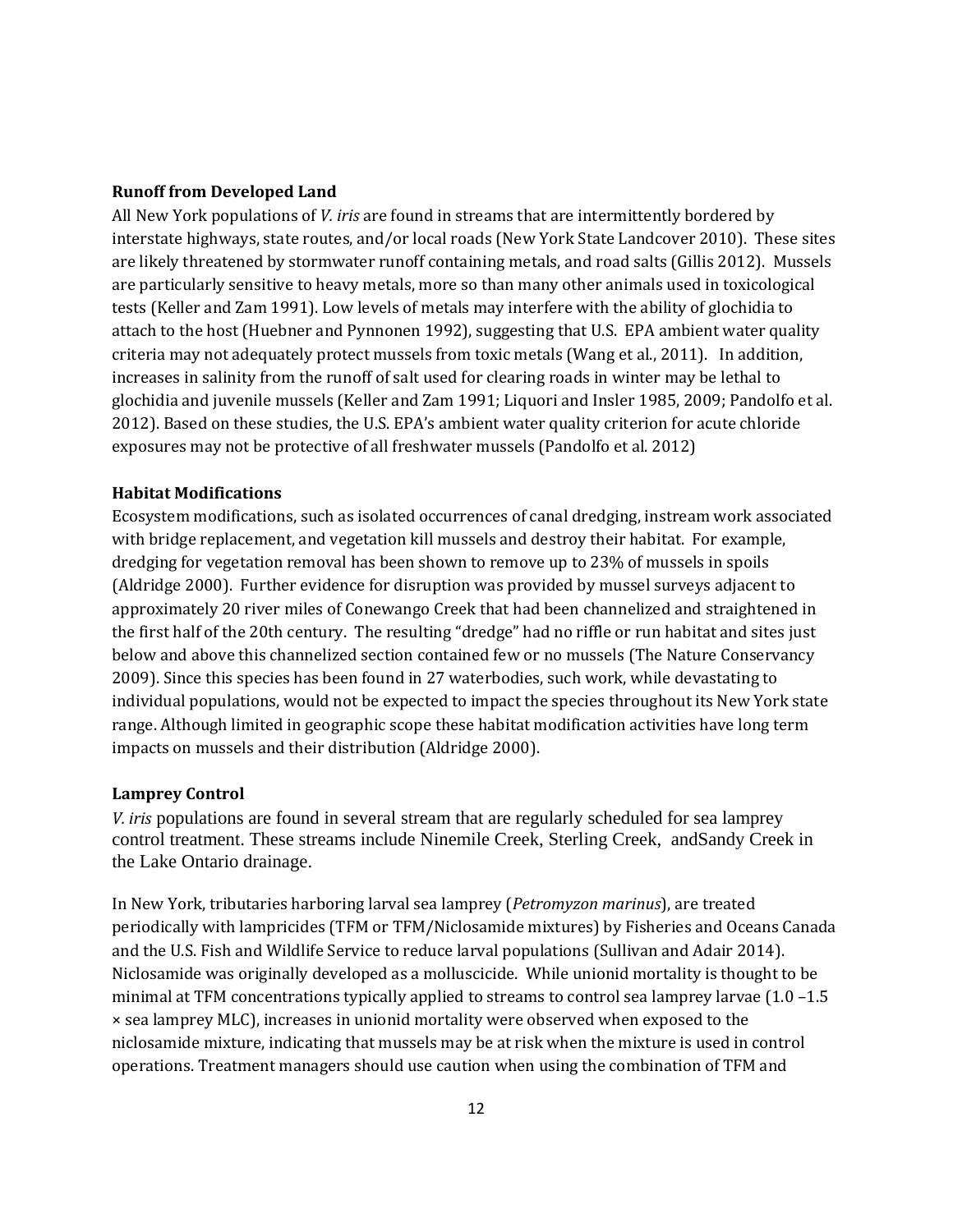niclosamide in streams with known mussel populations and every effort should be made to maintain lampricide concentrations at or near the MLC for sea lamprey to minimize the risk to this important faunal group (Boogaard 2006).

#### **Impoundments - Range wide**

Across its range, impoundments likely contributed to the reduced distribution of mussels that we see today. Vaughn and Taylor (1999) observed a mussel extinction gradient with a gradual, linear increase in mussel species richness and abundance with increasing distance downstream from impoundments. Species and their hosts that require shallow, oxygenated, fast-flowing water quickly are eliminated. Continuously cold water from both increased water depth upstream of the dam and dam discharges downstream of the dam may prevent reproduction. Impoundment increases silt load and eutrophication, resulting in changes in the fish fauna, and therefore the availability of hosts. Dams represent distributional barriers to fish hosts, and therefore to the mussels themselves. The zoogeographic patterns of several species suggest a dam-limited range. Dams also act as sediment traps, often having many feet of silt and debris caught on their upstream side. These areas generally are without mussels. Below the dam, the tailwaters often have dense mussel beds, as these reaches are the only areas left that still have oxygenated, fast moving water. This is exemplified by the distribution of beds in the lower Muskingum River, Ohio (Stansbery and King 1983, ESI 1993c).

In addition, improperly sized and poorly installed or poorly maintained culverts have impacts similar to dams in that they fragment habitat, preventing the movement by host fish, and effectively isolating mussel populations. And because culverts are located at nearly every road-stream intersection, there is the potential for landscape level fragmentation of mussel habitat.

Outside of New York, the greatest threats occur in the Great Lakes portion of the range. This species has been lost from the lower Great Lakes and connecting channels largely due to impacts of the zebra mussel. Heavy loadings of sediment, nutrients and toxic substances from urban and agricultural sources have degraded mussel habitat throughout southern Ontario*. V. iris* is particularly sensitive to copper and ammonia (NatureServe 2013). Ammonia from Asian clam (*Corbicula fluminea*) die offs has been shown to be capable of exceeding acute effect levels of some mussel species, including *V. iris* (Cherry et al. 2005).

#### **Are there regulatory mechanisms that protect the species or its habitat in New York?**

**\_\_\_\_\_\_ No \_\_\_\_\_ Unknown**

**\_\_\_X\_\_\_ Yes** 

Mussel habitats receive some generic protection under several New York State regulations (NYCRR) promulgated under the authority of the New York Environmental Conservation Law (ECL),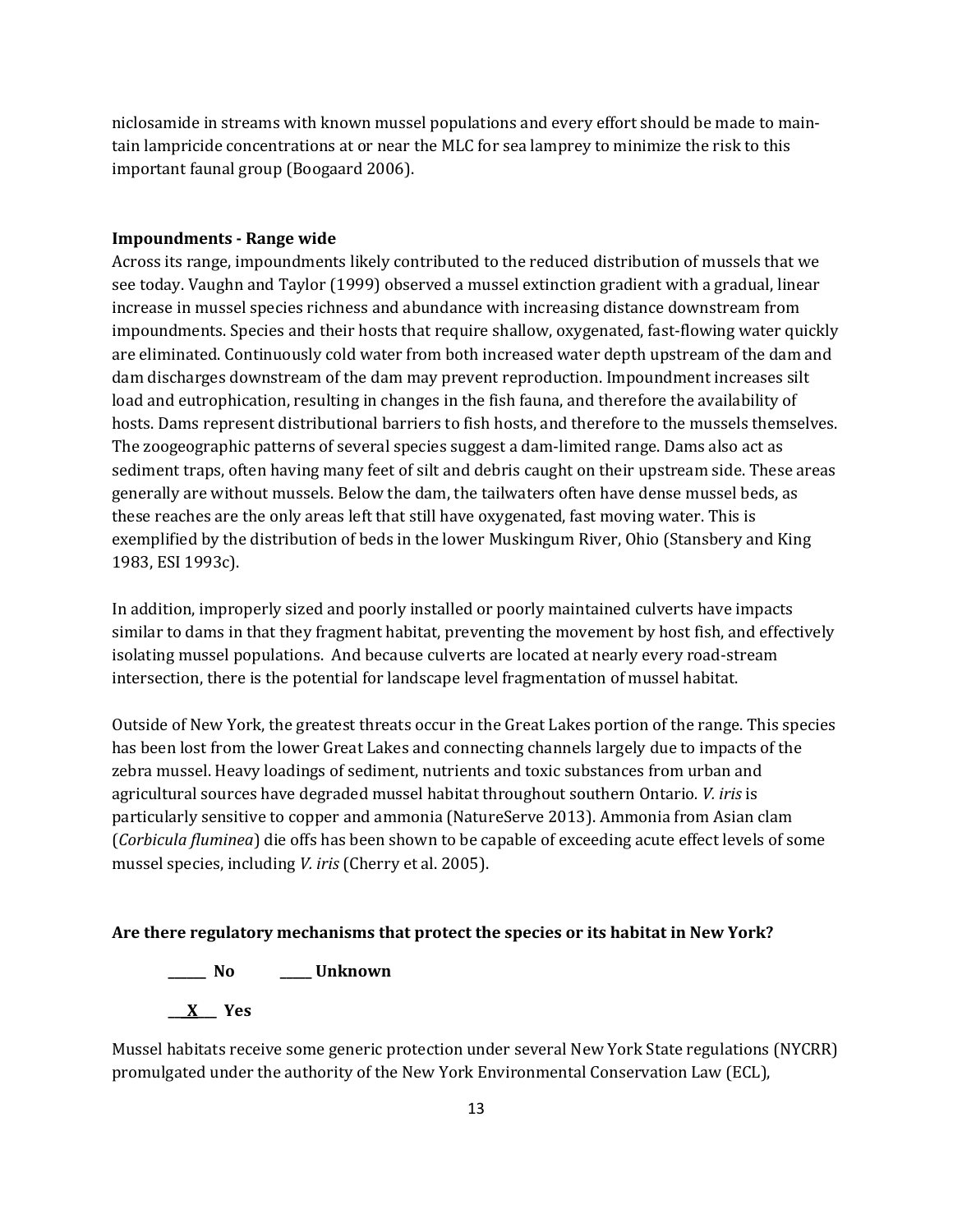specifically Part 608 of the NYCRR: Use and Protection of Waters, and Part 617 of the NYCRR: State Environmental Quality Review (SEQR). Part 608 provides protection of some mussel habitats by regulating and requiring environmental review of the modification or disturbance of any "protected stream", its bed or bank, and removal of sand, gravel or other material from its bed or banks (608.2 Disturbance of Protected Streams). This does not provide adequate protection of mussels and their habitats as it only protects streams or particular portions of a streams for which there has been adopted by NYSDEC or any of its predecessors any of the following classifications or standards: AA, AA(t), A, A(t), B, B(t) C(t), or Streams designated (t)(trout) also include those more specifically designated (ts)(trout spawning). Mussel habitats may also receive some additional protections as the construction, repair, breach or removals of dams, and the excavation and placement of fill in navigable waters are subject to regulation and environmental review under Part 608, 608.3 and 608.5 respectively. Under part 608, projects requiring a permit can be conditioned by NYSDEC to include best management practices, such as sediment and erosion protections. Through the review process, these projects can also be modified to reduce impacts in order to meet permit issuance standards.

Under Part 608, protection of unlisted species of mussels is general and relatively limited. More importantly, Class C and D waters with mussels do not receive protection under these regulations. A significant portion of the New York's mussel resources occur within Class C and D waters. An additional but not insignificant gap in protection occurs because agricultural activities consisting of the crossing and re-crossing of a protected stream by livestock or wheeled farming equipment normally used for traditional agricultural purposes or of withdrawing irrigation water in a manner which does not otherwise alter the stream, are exempt from these regulations and environmental review.

Water quality certifications required by Section 401 of the Federal Water Pollution Control Act, Title 33 United States Code 1341(see subdivision (c) of this Section) may provide protection for freshwater mussels and their habitats from some activities that would potentially have adverse impacts by regulating construction or operation of facilities that may result in any discharge into navigable waters. Water quality certifcations set water quality-related effluent limitations, water quality standards, thermal discharge criteria, effluent prohibitions and pretreatment standards for projects on navigable waters.

The State Environmental Quality Review (SEQR, Part 617 NYCRR) may also protect mussels and their habitats by requiring the consideration of environmental factors into the existing planning, review and decision-making processes of state, regional and local government agencies for activities that require discretionary approval. SEQR requires the preparation of an Environmental Impact Statement, including an alternatives analysis, for those activities that may result in a substantial adverse change in ground or surface water quality; a substantial increase in potential for erosion, flooding, leaching or drainage problems; the removal or destruction of large quantities of vegetation or fauna; substantial interference with the movement of any resident or migratory fish or wildlife species; impacts on a significant habitat area; substantial adverse impacts on a threatened or endangered species of animal or plant, or the habitat of such a species; other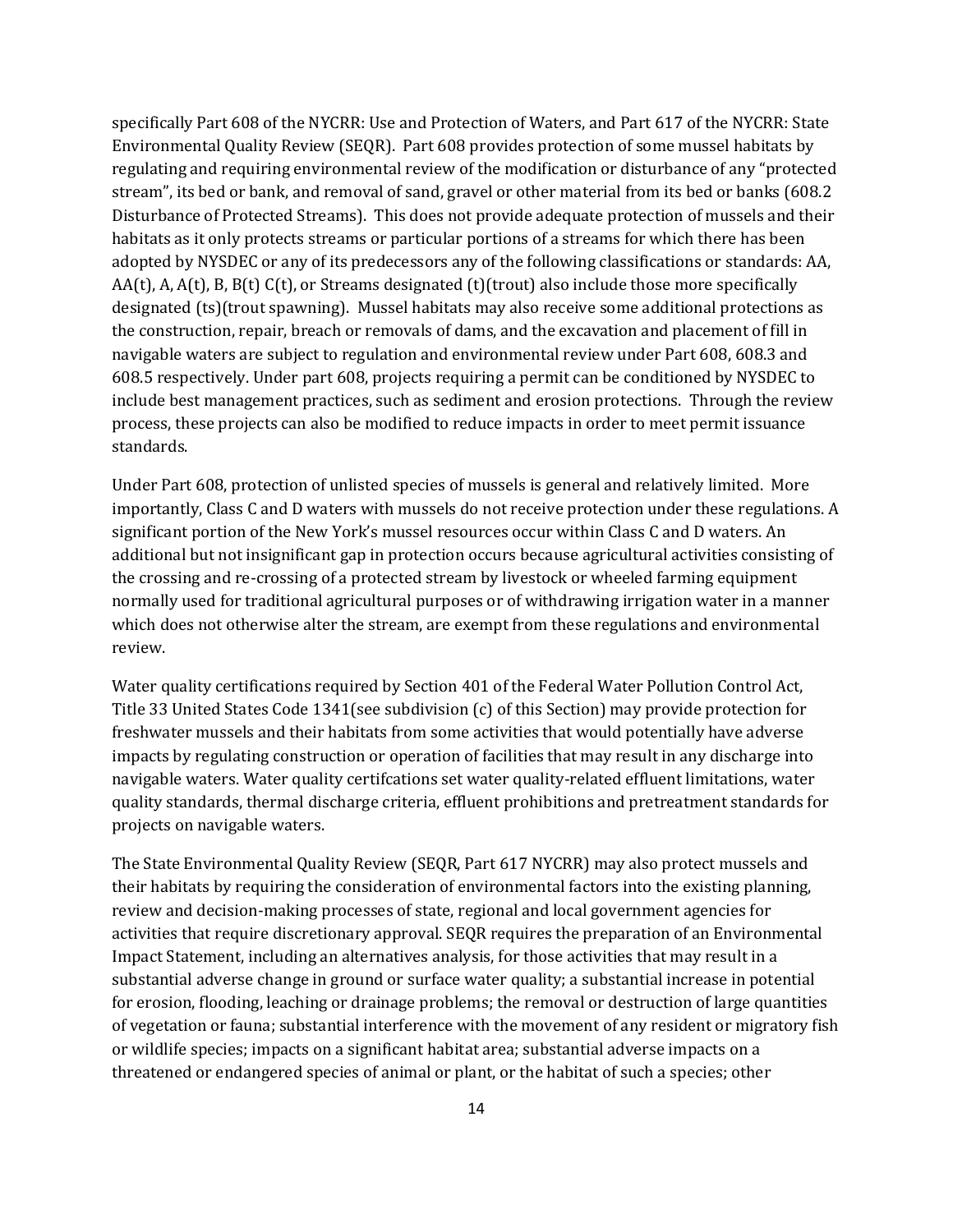significant adverse impacts to natural resources; or, a substantial change in the use, or intensity of use, of land including agricultural, open space or recreational resources, or in its capacity to support existing uses.

New York State has numerous laws and regulations that both directly or indirectly protect waters of the state (mussel habitats) including regulations governing direct discharges to surface and groundwater, storm water, agricultural activities, pesticides, flood control, and dams. Without these regulations, mussels would certainly be in worse shape; however, most of these generic protections are not adequate in scope or specific enough to mussel threats to protect the mussel resources of New York State.

### **Describe knowledge of management/conservation actions that are needed for recovery/conservation, or to eliminate, minimize, or compensate for the identified threats:**

- Priority conservation efforts for this species should focus on, but not be limited to, Honeoye Creek, East Branch Eighteenmile Creek, and West Creek (Mahar and Landry 2013).
- Modify marine mussel regulations or the definition of protected wildlife in NYCRR to clarify that freshwater mussels are protected under ECL. Current regulations could be interpreted that freshwater mussels may only be protected as shellfish without a season within the Marine District.
- Through landowner incentive programs or regulation, riparian buffers, particularly those that also provide shade, should be added/maintained/widened, along agricultural fields, subdivisions, and along major roads to decrease the levels of nitrogen, pesticides, sediment, heavy metals, and salts from entering these aquatic systems, as well as to moderate water temperature. Studies have suggested decreasing sediment loads entering aquatic systems as the best way to decrease the impact of numerous stressors for mussels in general (Roley and Tank 2012).
- Require all state agencies to maintain appropriate vegetative buffers along streams, rivers and lakes on state-owned or state managed properties.
- Develop and implement a comprehensive monitoring strategy that identifies protocols, including locations and specific intervals, for regular monitoring of known mussel populations to detect assess trends and detect dangerous declines.
- Mussel sensitivity to particular pollutants should be considered or addressed in the regulation of wastewater and stormwater discharges to groundwater and surface waters, State Pollutant Discharge Elimination Systems (SPDES). This should be reflected in effluent limitations for discharges, including discharges from P/C/I facilities (Private/Commercial/Industrial), CAFO facilities (Concentrated Animal Feeding Operations), High Volume Hydraulic Fracturing Discharges, and Wastewater treatment plants, etc. Discharges whose receiving waters have mussels, particularly those with known populations of mussels listed as Endangered, Threatened, Special concern or SGCN, should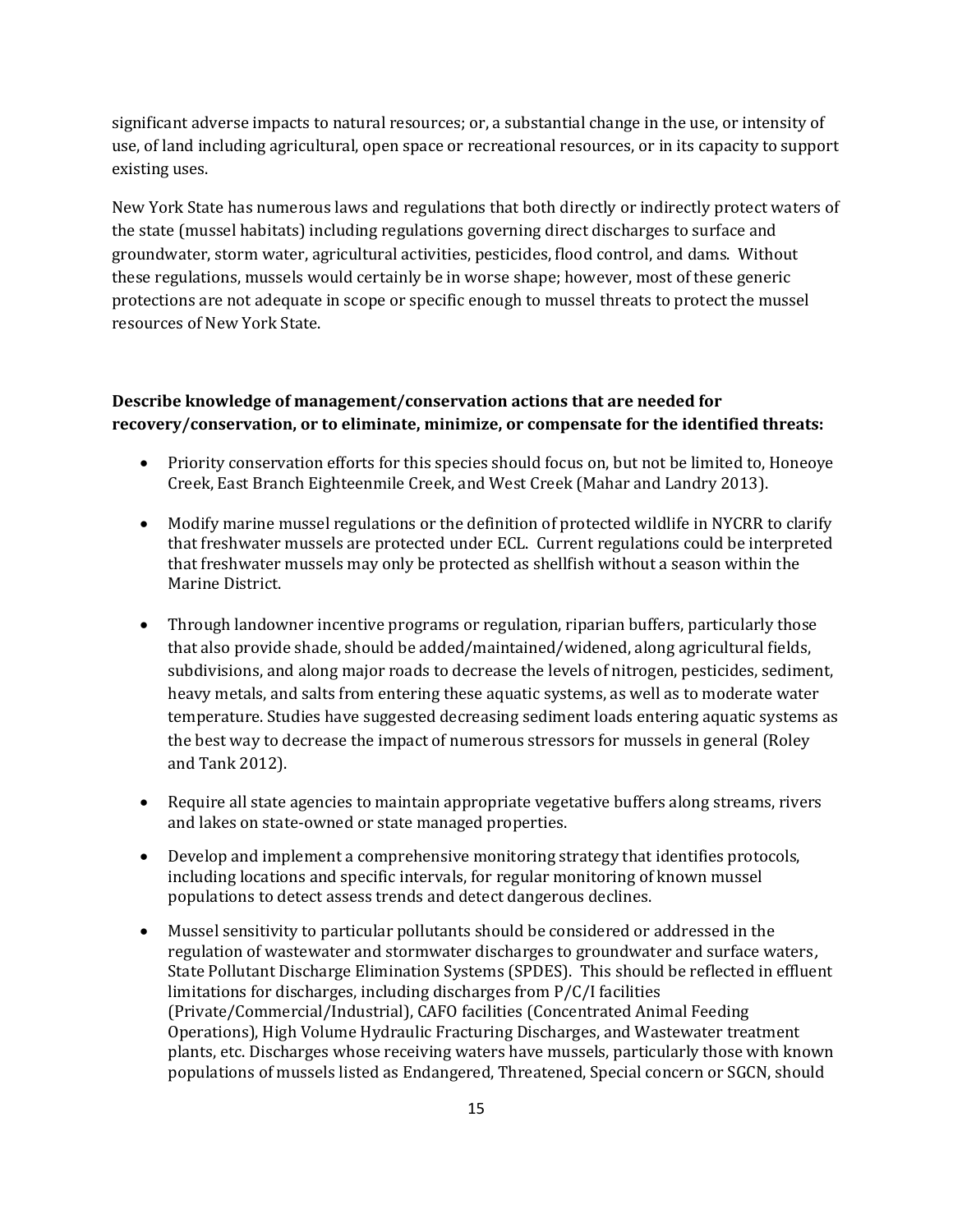be carefully reviewed for potential impacts to mussels. For example, deleterious levels of ammonia (a component of many types of discharges) and molluscicides (a commonly used water treatment chemical in discharged water) should not be permitted.

- Coordinate with local wastewater treatment facilities to improve ammonia removal of treated discharge. This has been documented as a threat to Unionids at multiple life stages, and therefore needs to be addressed (Gillis 2012).
- Establish a protocol whereas DEC staff work closely with state and local highway departments to reduce impacts to native mussels during maintenance and construction projects.
- Replace culverts that disrupt aquatic habitat connectivity to allow for passage of small fish species.
- Within the Great Lakes and Champlain watersheds, lamprey control efforts should consider specific, potentially adverse, impacts to native freshwater mussels when determining methods, including selection of lampricide formulations and concentrations.

Lampricide treatment managers should use caution when using the combination of TFM and niclosamide in streams with known mussel populations and every effort should be made to maintain lampricide concentrations at or near the MLC for sea lamprey to minimize the risk to this important faunal group (Boogaard 2006).

• NYSDEC should consider sensitivity of freshwater mussels to specific pollutants in the establishment and setting of water quality standards and TMDLs for waters containing freshwater mussels. A Total Maximum Daily Load (TMDL) specifies the maximum amount of a pollutant that a waterbody can receive and still meet water quality standards. TMDLs account for all contributing sources (e.g. point and nonpoint sources, and natural background levels), seasonal variations in the pollutant load, and incorporate a margin of safety that accounts for unknown or unexpected sources of the pollutant. In essence, a TMDL defines the capacity of the waterbody to absorb a pollutant and still meet water quality standards. The Clean Water Act requires states to identify waterbodies that do not meet water quality standards after application of technology-based effluent limitations. For these "impaired waters," states must consider the development of alternative strategies, including TMDLs, for reducing the pollutants responsible for the failure to meet water quality standards.

The Comprehensive Wildlife Conservation Strategy (NYSDEC 2006) includes recommendations for the following actions for freshwater mussels:

### **Habitat management:**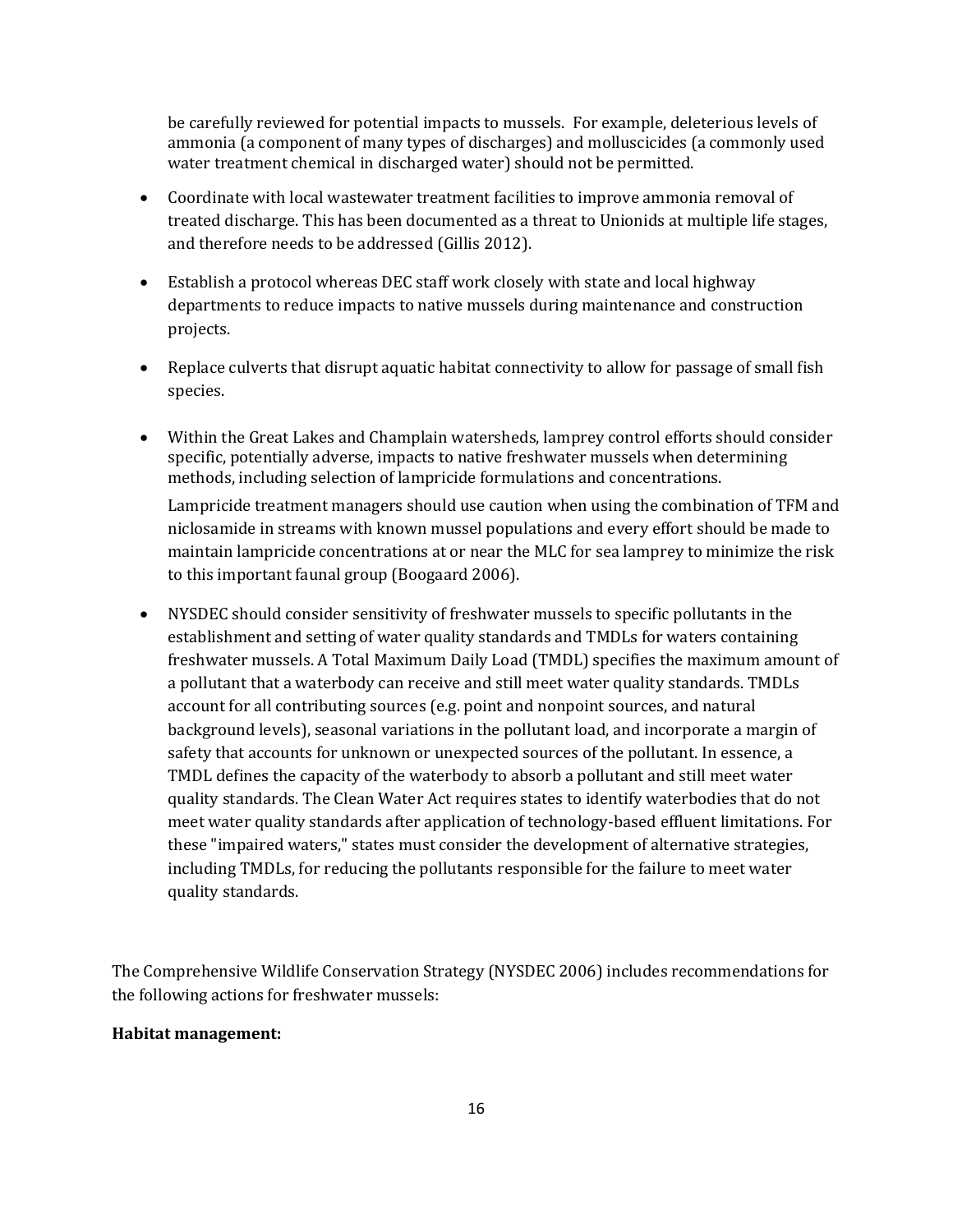- Manage areas of important mussel populations by controlling degradation factors (e.g..) Controlling livestock access, point source or non-point source pollution, flow alteration, etc.)
- Develop methods to improve and restore freshwater bivalve habitat.

# **Habitat research:**

- Conduct research to determine habitat parameters necessary for good populations of each species of species-at-risk listed mussels.
- Research flow requirements of freshwater bivalves and model the effects of flow changes both in volume and timing.
- Research all parameters of mussel habitat requirements including temperature, substrate, fish, flow, food, etc.

# **Habitat restoration:**

• Restore degraded habitat areas to allow for recolonization or reintroduction of listed mussels.

# **Invasive species control:**

- Develop a monitoring/control plan that includes measures to detect invasive species problematic to freshwater bivalves in all New York watersheds and actions that will be taken to control them before they become threats.
- Conduct research on control of exotic bivalve species that compete with native mussels and exotic crustaceans or fish which may prey on them.

# **Life history research:**

- Research effects of pesticides and other chemicals, including ammonia, on all life stages of freshwater bivalves: sperm/egg, glochidia, larva, adults.
- Research potential interbreeding between *Alasmidonta varicosa* and *Alasmidonta marginata*  and, if occurring, evaluate the potential threat to *A. varicosa* population integrity.
- Determine fish hosts for species where this is not known for populations living in New York.
- Research population dynamics of listed mussel species including connectivity of populations or subpopulations and genetic distinctness of populations or subpopulations.
- Determine or confirm breeding phenology and habitat conditions necessary for successful breeding for listed mussels (e.g.. mussel density, pop. level of fish host, temp, flow).

# **Modify regulation:**

• Modify marine mussel regulations to be clearer that freshwater mussels are protected under ECL.

# **New regulation:**

- Ban the importation of fish that feed on freshwater mollusks (e.g.. black carp).
- Require inclusion of all stages of freshwater mussels in testing for approval of new pesticides in New York*.*

# **Other action:**

• Develop an outreach program to private landowners through the Landowner Incentive Program to educate the public about freshwater mussel protection and initiate projects to prevent or repair impacts from land use on mussels.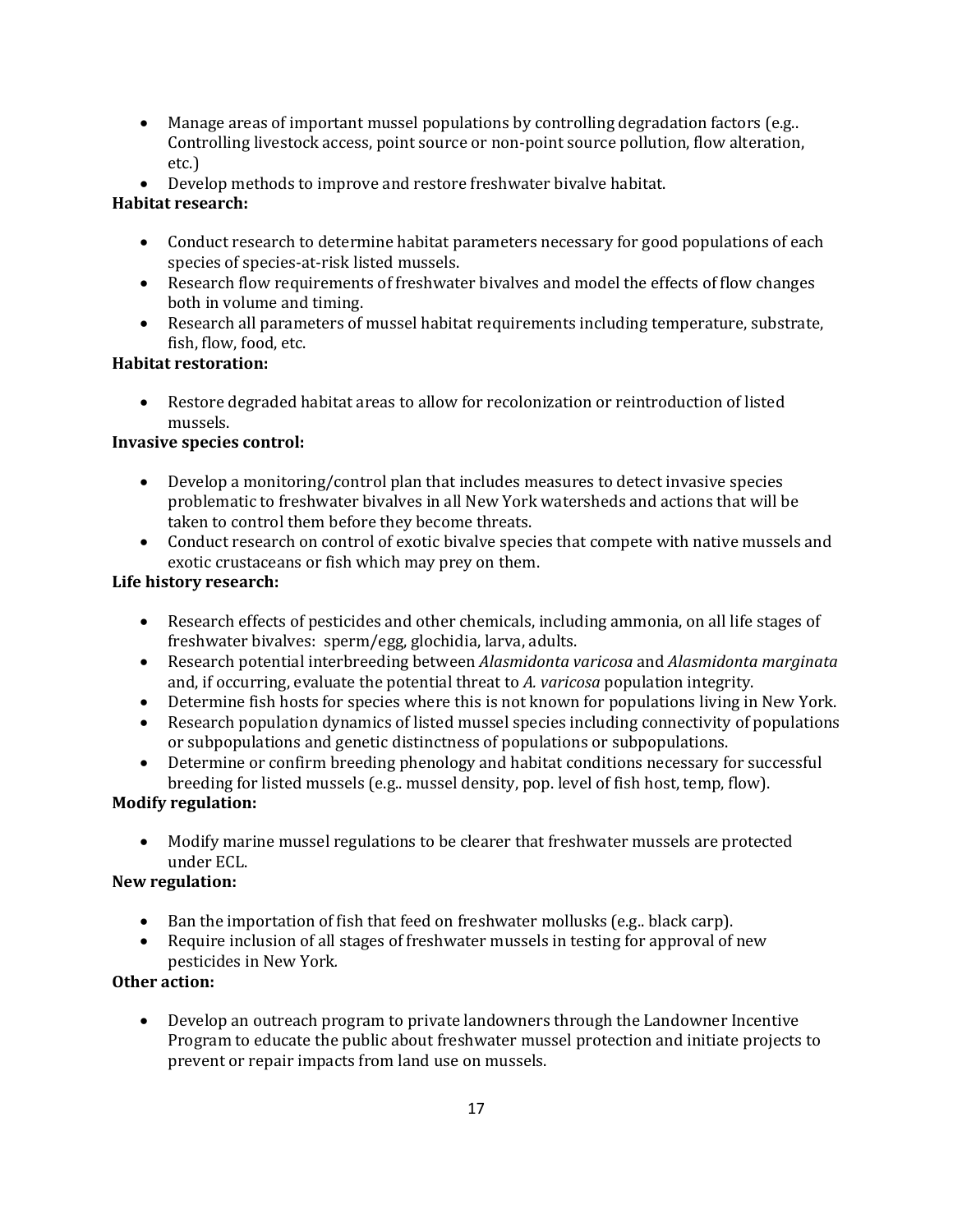- Increase regional permit control of development and highway projects that may impact native mussels.
- Develop standard monitoring/survey protocols for development projects in all watersheds in New York.
- Evaluate threats to mussels in each New York watershed and prioritize areas for actions to address the threats.
- Research the best survey methods both for detection of rare species and evaluation of population status and trends.
- Begin evaluation of members of the family Sphaeridae (fingernail clams) for inclusion into the species at risk list.

### **Population monitoring:**

- Conduct population estimates of species-at-risk listed mussel species in NY
- Conduct surveys to determine distribution of species-at-risk listed mussel species in NY.

#### **Regional management plan:**

• Incorporate freshwater mussel goals and objectives into regional water quality and fish management plans and policies.

### **Relocation/reintroduction:**

• Where appropriate, reintroduce listed mussels into appropriate habitat within their historic range.

#### **Statewide management plan:**

• Incorporate freshwater mussel goals and objectives into statewide water quality and fish management plans and policies.

### **VII. References**

- Aldridge, D. C. (2000). The impacts of dredging and weed cutting on a population of freshwater mussels (Bivalvia: Unionidae). *Biological Conservation*, *95*(3), 247-257.
- Anderson, K. B., Sparks, R. E., and Paparo, A. A. (1978). Rapid assessment of water quality, using the fingernail clam, *Musculium transversum*.: Final Report. University of Illinois, Urbana. 130p.
- Boogaard, Michael A., *Acute Toxicity of the Lampricides TFM and Niclosamide to Three Species of Unionid Mussels,* USGS Open-File Report 2006-1106, April 2006.
- Bringolf, R. B., Cope, W. G., Eads, C. B., Lazaro, P. R., Barnhart, M. C., and Shea, D. (2007). Acute and chronic toxicity of technical‐grade pesticides to glochidia and juveniles of freshwater mussels (unionidae). *Environmental Toxicology and Chemistry*, *26*(10), 2086-2093.
- Bringolf, R. B., Cope, W. G., Barnhart, M. C., Mosher, S., Lazaro, P. R., and Shea, D. (2007). Acute and chronic toxicity of pesticide formulations (atrazine, chlorpyrifos, and permethrin) to glochidia and juveniles of *Lampsilis siliquoidea*. *Environmental Toxicology and Chemistry*, *26*(10), 2101-2107.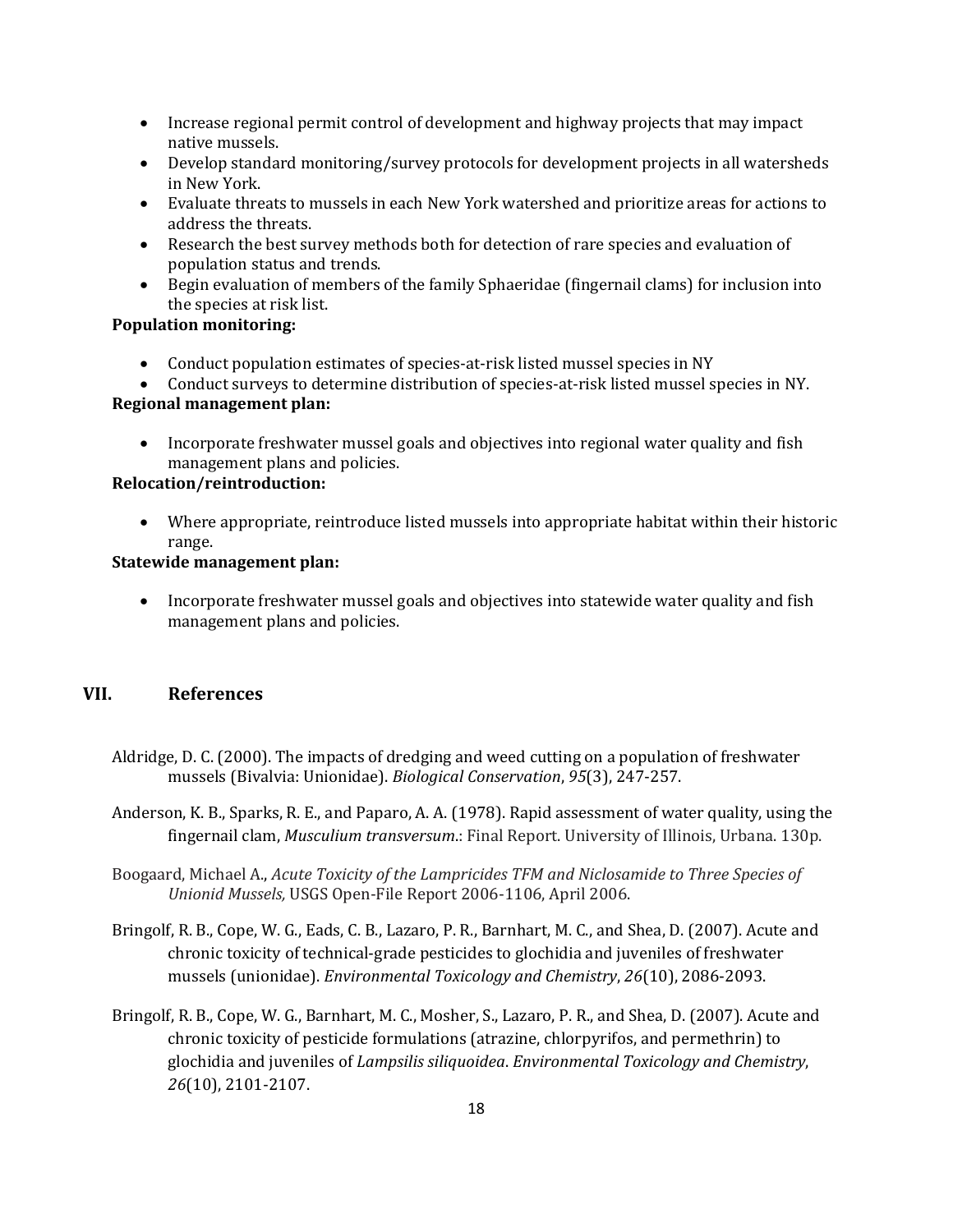- Cherry, D. S., Scheller, J. L., Cooper, N. L., and Bidwell, J. R. (2005). Potential effects of Asian clam (*Corbicula fluminea*) die-offs on native freshwater mussels (Unionidae) I: water-column ammonia levels and ammonia toxicity. Journal of the North American Benthological Society 24(2):369-380.
- COSEWIC (2006). *Aquatic Species at Risk - The Rainbow... a Species at Risk*. Retrieved from http://www.dfo-mpo.gc.ca/species-especes/species-especes/rainbow-villeuseiriseeeng.htm
- Cummings, K. S., and Mayer, C. A. (1992). *Field guide to freshwater mussels of the Midwest* (p. 194). Champaign, Illinois: Illinois Natural History Survey.
- Flynn, K., and Spellman, T. (2009). Environmental levels of atrazine decrease spatial aggregation in the freshwater mussel, *Elliptio complanata*. *Ecotoxicology and Environmental Safety*, *72*(4), 1228-1233.
- Graf, D. and K. Cummings. (2011). MUSSELp Evolution: North American Freshwater Mussels. The MUSSEL Project. The University of Wisconsin. [http://mussel](http://mussel-project.uwsp.edu/evol/intro/north_america.html)[project.uwsp.edu/evol/intro/north\\_america.html](http://mussel-project.uwsp.edu/evol/intro/north_america.html)
- Gagné, F., Bouchard, B., André, C., Farcy, E., and Fournier, M. (2011). Evidence of feminization in wild *Elliptio complanata* mussels in the receiving waters downstream of a municipal effluent outfall. *Comparative Biochemistry and Physiology Part C: Toxicology and Pharmacology*, *153*(1), 99-106.
- Gillis, P. L. (2012). Cumulative impacts of urban runoff and municipal wastewater effluents on wild freshwater mussels ( *Lasmigona costata*). *Science of the Total Environment*, *431*, 348-356.
- Goudraeu, S. E., Neves, R. J., and Sheehan, R. J. (1993). Effects of wastewater treatment plant effluents on freshwater mollusks in the upper Clinch River, Virginia, USA. *Hydrobiologia*, *252*(3), 211-230.
- Haag, W. R. (2012). *North American freshwater mussels: natural history, ecology, and conservation*. Cambridge University Press.
- Harman, W.N. and P.H. Lord (2010). Susquehanna Freshwater Mussel Surveys, 2008-2010. Final report submitted to New York State Department of Environmental Conservation. SUNY Oneonta. Cooperstown, NY. 24 pp, plus appendix.
- Huebner, J. D., and Pynnönen, K. S. (1992). Viability of glochidia of two species of Anodonta exposed to low pH and selected metals. *Canadian Journal of Zoology*, *70*(12), 2348-2355.
- Keller, A. E., and Zam, S. G. (1991). The acute toxicity of selected metals to the freshwater mussel, Anodonta imbecilis. *Environmental Toxicology and Chemistry*, *10*(4), 539-546.
- Liquori, V. M., and Insler, G. D. (1985). Gill parasites of the white perch: Phenologies in the lower Hudson River. *New York Fish and Game Journal*, *32*(1), 71-76.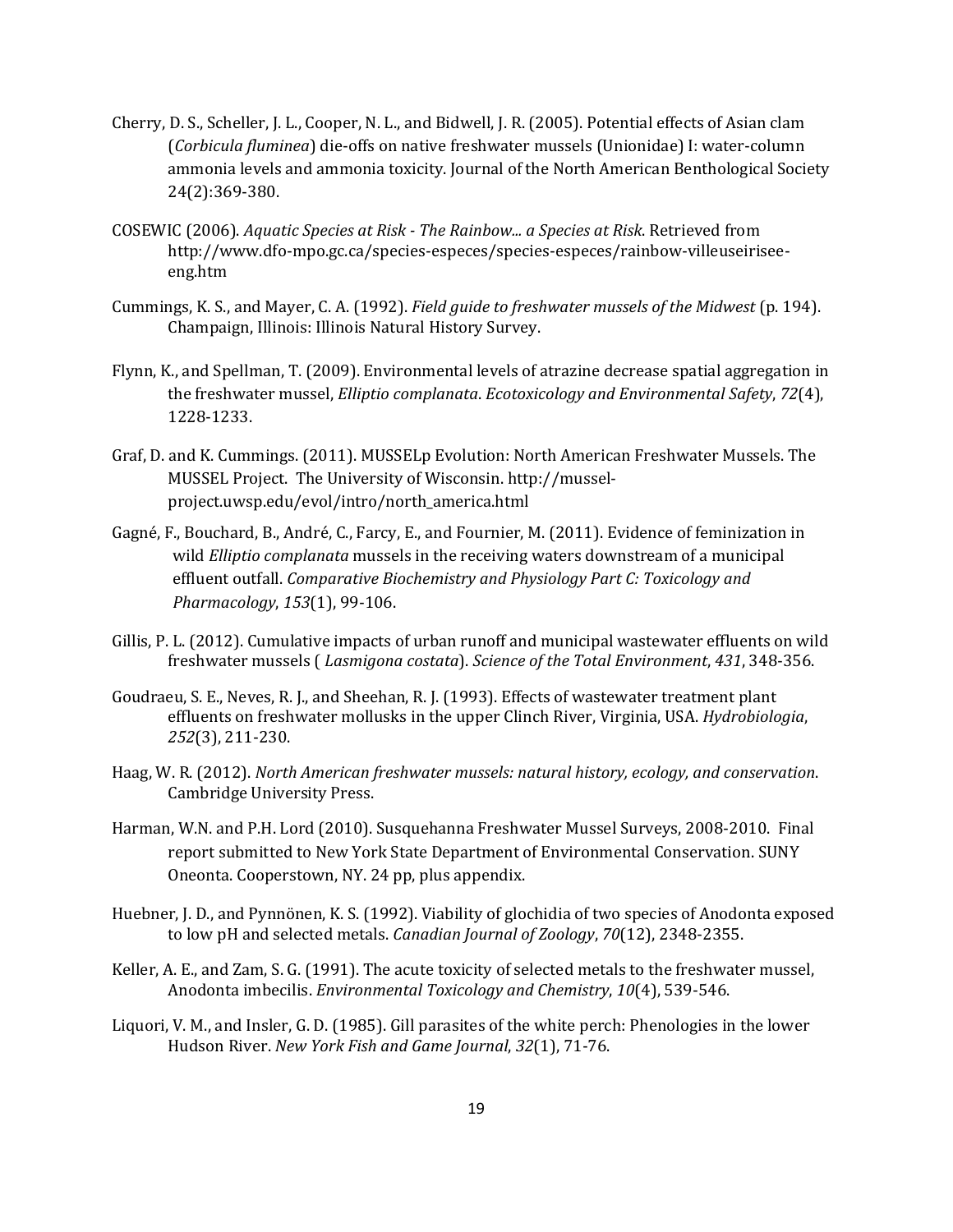- Mahar, A.M. and J.A. Landry. (2013). State Wildlife Grants Final Report: Inventory of Freshwater Mussels in New York's Southeast and Southwest Lake Ontario Basins, 2008-2013. New York State Department of Environmental Conservation. Avon, NY. *In progress*.
- Marangelo, P. J., and Strayer, D. L. (2000). The freshwater mussels of the Tonawanda Creek basin in western New York. *Walkerana*, *11*(25), 97-106.
- McMurray, S.E., Faiman, J.S., Roberts, A., Simmons, B., and Barnhart, C.M. 2012. *A guide to Missouri's freshwater mussels.* Missouri Department of Conservation, Jefferson City, Missouri.
- Metcalfe-Smith, J., A. MacKenzie, I. Carmichael, and D. McGoldrick. 2005. Photo Field Guide to the Freshwater Mussels of Ontario. St. Thomas Field Naturalist Club. St. Thomas, ON, 60pp.
- Natural Heritage Program Element Occurrences [ARC/INFO coverages] (2013). New York Natural Heritage Program, Albany, NY. Available: NYS Department of Environmental Conservation Master Habitat Data Bank's Data Selector.
- NatureServe. (2013). NatureServe Explorer: An online encyclopedia of life [web application]. Version 7.1. NatureServe, Arlington, Virginia. Available http://www.natureserve.org/explorer. (Accessed: February 12, 2013).
- New York State Department of Environmental Conservation. (2006). *New York State Comprehensive Wildlife Conservation Strategy*. Albany, NY: New York State Department of Environmental Conservation.
- New York State Landcover, Version 1. [SDE raster digital data] (2010). National Gap Analysis Program. Moscow, Idaho. Available: NYS Department of Environmental Conservation Master Habitat Data Bank's Data Selector.
- Northeastern Aquatic Habitat Classification System (NAHCS) GIS map for streams and rivers, [vector digital data] (2010). US Environmental Protection Agency, the US Geological Survey, and The Nature Conservancy Eastern Conservation Science. Boston, MA. Available: NYS Department of Environmental Conservation Master Habitat Data Bank's Data Selector.
- Pandolfo, T. J., Cope, W. G., Young, G. B., Jones, J. W., Hua, D., and Lingenfelser, S. F. (2012). Acute effects of road salts and associated cyanide compounds on the early life stages of the unionid mussel Villosa iris. *Environmental Toxicology and Chemistry*, *31*(8), 1801-1806.
- Parmalee, P.W. and A.E. Bogan. 1998. The Freshwater Mussels of Tennessee. University of Tennessee Press: Knoxville, Tennessee. 328 pp.
- Roley, S.S. 2012. The influence of floodplain restoration on stream ecosystem function in an agricultural landscape. (unpublished doctoral dissertation). University of Notre Dame, Notre Dame, Indiana. Submitted for publishing with Tank, J.L.
- Roley, S. S., J. Tank, and M. A. Williams (2012), Hydrologic connectivity increases denitrification in the hyporheic zone and restored floodplains of an agricultural stream, *J. Geophys. Res.*
- Stansbery, D. H., and King, C. C. (1983). Management of Muskingum River mussel (unionid mollusk) populations. Final Report to the U.S. Department of Commerce, National Marine Fisheries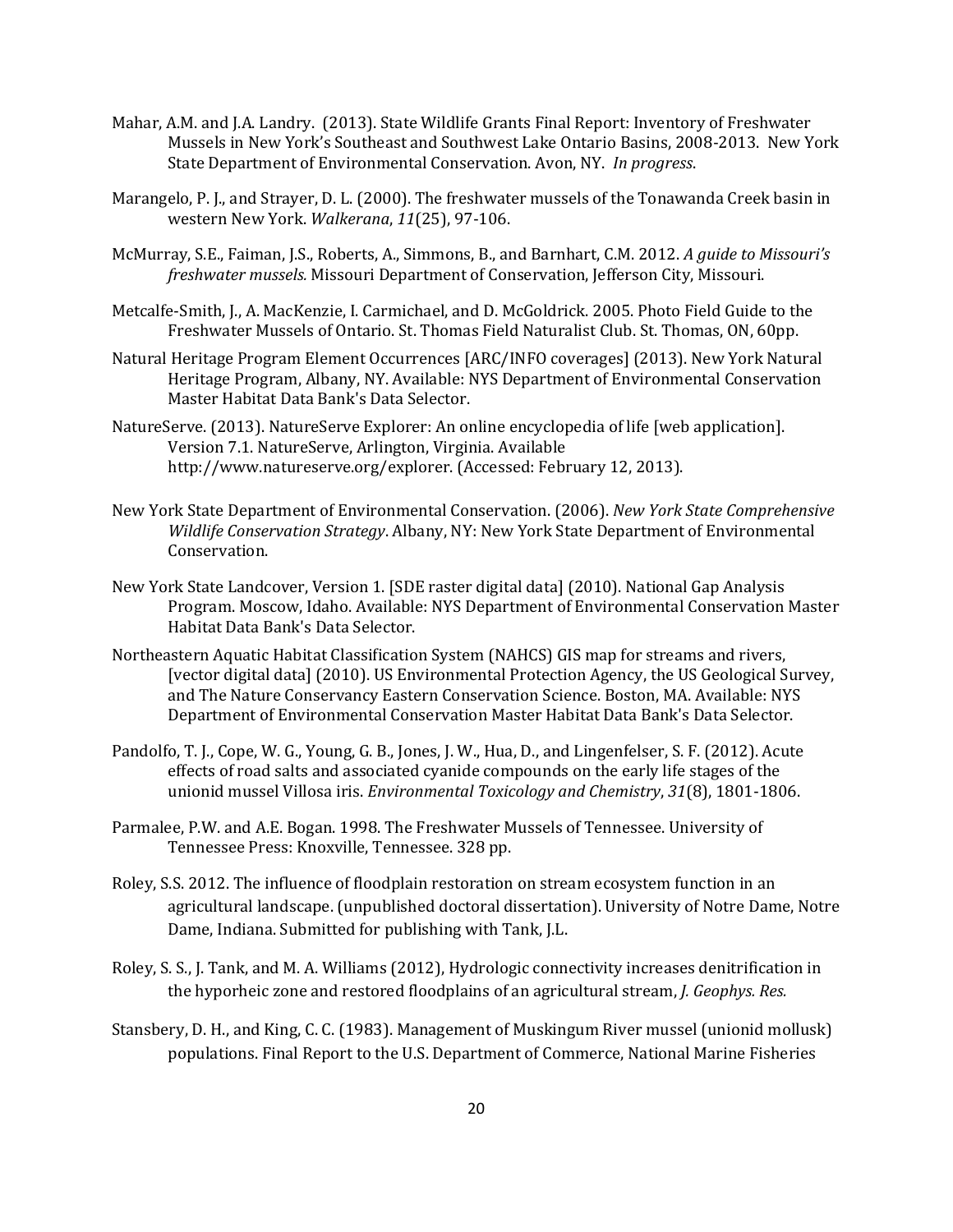Service, and the Division of Wildlife, Ohio Department of Natural Resources. *Ohio State University Museum of Zoology Reports*. 79 p.

- State Pollutant Discharge Elimination System (SPDES)- New York State [vector digital data]. (2007). Albany, New York: New York State Department of Environmental Conservation. Available: [http://gis.ny.gov/gisdata/inventories/details.cfm?dsid=1010&nysgis=](http://gis.ny.gov/gisdata/inventories/details.cfm?dsid=1010&nysgis)
- Stein, B. A., Kutner, L. S., Hammerson, G. A., Master, L. L., and Morse, L. E. 2000. State of the states: geographic patterns of diversity, rarity, and endemism. *Precious heritage: the status of biodiversity in the United States. Oxford University Press, New York*, 119-158.
- Strayer, D.L. and K.J. Jirka. (1997). The Pearly Mussels of New York State. New York State Museum Memoir (26): 113 pp., 27 pls.
- Strayer,D.L. and Malcom, H.M. (2012). Causes of recruitment failure in freshwater mussel populations in southeastern New York. Ecological Applications 22:1780–1790
- Sullivan, P. and R. Adair. 2014. Sea Lamprey Control in Lake Ontario 2013: Report to Great Lakes Fishery Commission Lake Ontario Committee Annual Meeting. Windsor, Ontario, March 26- 27, 2014. Fisheries and Oceans Canada and U.S. Fish and Wildlife Service, 1-15.
- The Nature Conservancy (2009). Freshwater Mussel (Unionidae) Distributions, Catches, and Measures of their Viability across the Catches, and Measures of their Viability across the Allegheny River Basin in New York. Report submitted New York State Department of Environmental Conservation. The Nature Conservancy, Central and Western NY Chapter. Rochester, NY. 63 pp.
- Vaughn, C. C. and Taylor, C. M. (1999), Impoundments and the Decline of Freshwater Mussels: a Case Study of an Extinction Gradient. *Conservation Biology*, 13: 912–920.
- Wang, N., Mebane, C. A., Kunz, J. L., Ingersoll, C. G., Brumbaugh, W. G., Santore, R. C., and Arnold, W. (2011). Influence of dissolved organic carbon on toxicity of copper to a unionid mussel (Villosa iris) and a cladoceran (Ceriodaphnia dubia) in acute and chronic water exposures. *Environmental Toxicology and Chemistry*, *30*(9), 2115-2125.
- Watters, G. T., Hoggarth, M. A., and Stansbery, D. H. (2009). *The freshwater mussels of Ohio*. Columbus: Ohio State University Press.
- White, E.L., J.J. Schmid, T.G. Howard, M.D. Schlesinger, and A.L. Feldmann. 2011. New York State freshwater conservation blueprint project, phases I and II: Freshwater systems, species, and viability metrics. New York Natural Heritage Program, The Nature Conservancy. Albany, NY. 85 pp. plus appendix.
- Wildenberg, A. (2012, August). Mussel Community Response to Wastewater Effluent in a Midwestern River. In *AFS 142nd Annual Meeting*. AFS.
- Williams, J.D., M.L. Warren, K.S. Cummings, J.L .Harris and R.J. Neves. 1993. Conservation status of freshwater mussels of the United States and Canada. Fisheries. 18(9):6-22.